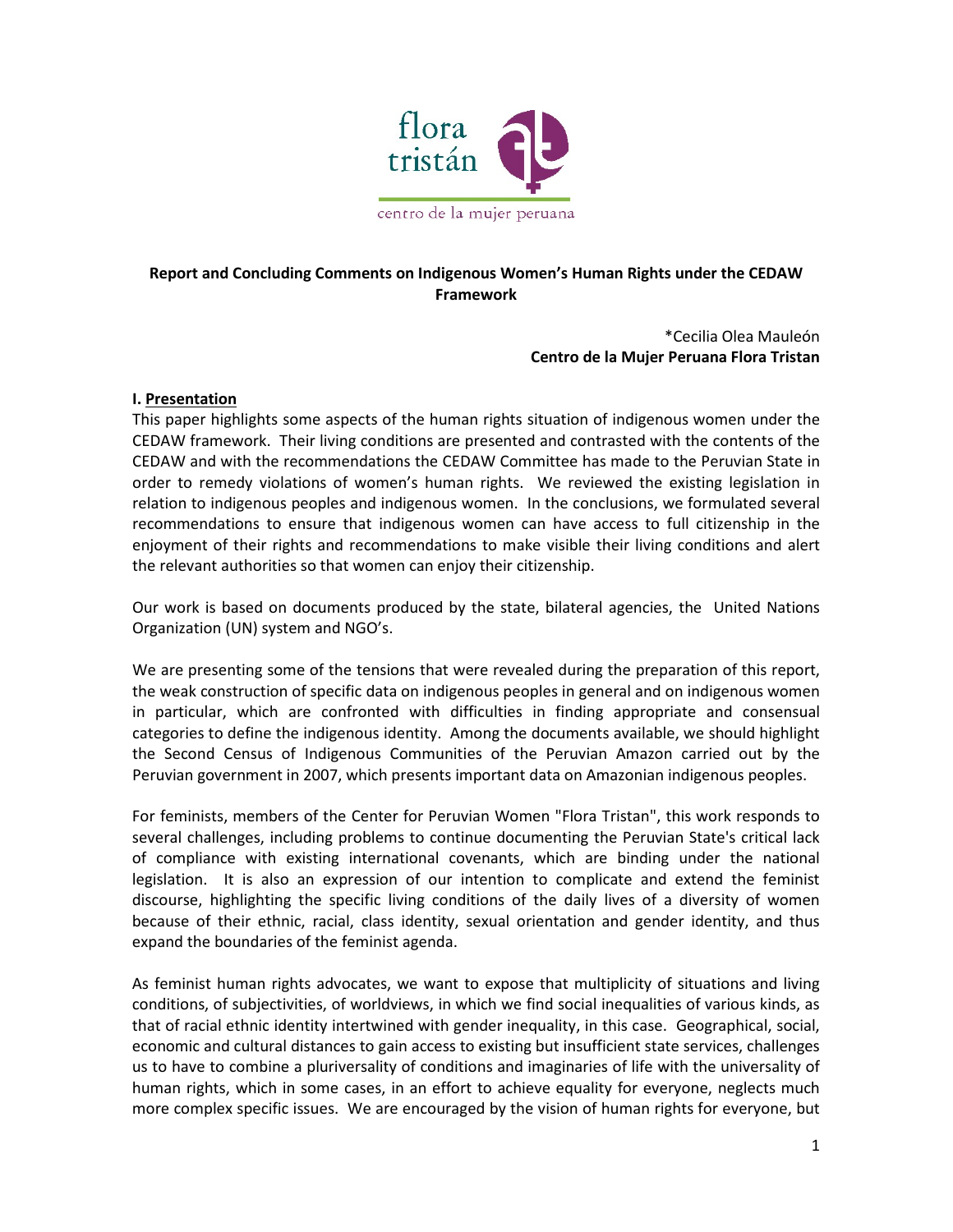we know that in this path, we must learn to listen to diverse voices, urban, rural, indigenous, afrodescendants, in order to expand the margins of human rights themselves, of democracy and of our practice and feminist theory.

#### **II. CEDAW, the Peruvian State and indigenous women**

CEDAW, adopted by the United Nations General Assembly -Resolution 34/180 of 18 December 1979, is a Treaty of the Universal Human Rights System signed and ratified without reservations by the Peruvian State on July 23, 1981. The ratification document was delivered to the United Nations on September 13, 1982.

According to the provisions of the Peruvian Constitution (1993), the Congress of the Republic must approve human rights treaties prior to ratification (Art. 56). It also states, "The treaties signed by the State and in force are part of national law" (Art. 55). The Fourth Final and Transitional Provision of the current Peruvian Constitution states, "The rules governing the rights and freedoms that the Constitution acknowledges shall be interpreted in accordance with the Universal Declaration of Human Rights and international treaties and agreements on the same matters ratified by Peru".

The contents of the CEDAW are part of the national legislation and are a criterion for interpretation of the rights and freedoms recognized by the Constitution.

In the text of the CEDAW the rights of indigenous women do not appear explicitly, but Article 14 specifically refers to rural women.

The Peruvian State has submitted six reports to the CEDAW Committee. In the recommendation to the second report discussed at the 275<sup>th</sup> meeting, on January 27, 1995, the Committee stated in its general comments (CEDAW/C/13/Add.29):

413. Members of the Committee noted that human rights organizations had documented cases of rape perpetrated against rural and indigenous women in areas subject to civil strife. There are reports of 40 instances of rape allegedly committed by security forces in the course of interrogations in such areas. It had been estimated that only 10 per cent of all rape victims officially reported the crime because it is difficult to prosecute perpetrators. There were also reports of rape by members of Shining Path. In reply to requests for more information about the causes of violence experienced by these women and preventive action that has been taken, the representative informed the Committee that, according to investigations carried out by the Government and NGOs women had been the victims of terrorist activities by the Shining Path and the Revolutionary Movement of Tupac Amaru, as well as in some instances by the security police force. Investigations were under way to prosecute such crimes.

429. In reply to a question about concrete steps the Government had taken to raise the living standards of indigenous women, the representative said that the Government had primarily directed its efforts to supporting the basic needs of rural women. At the present time, the Ministry of Agriculture was developing programmes for women's access to resources. It was also coordinating the network of international and national organizations for the support of rural women, through their organization and the management of credit.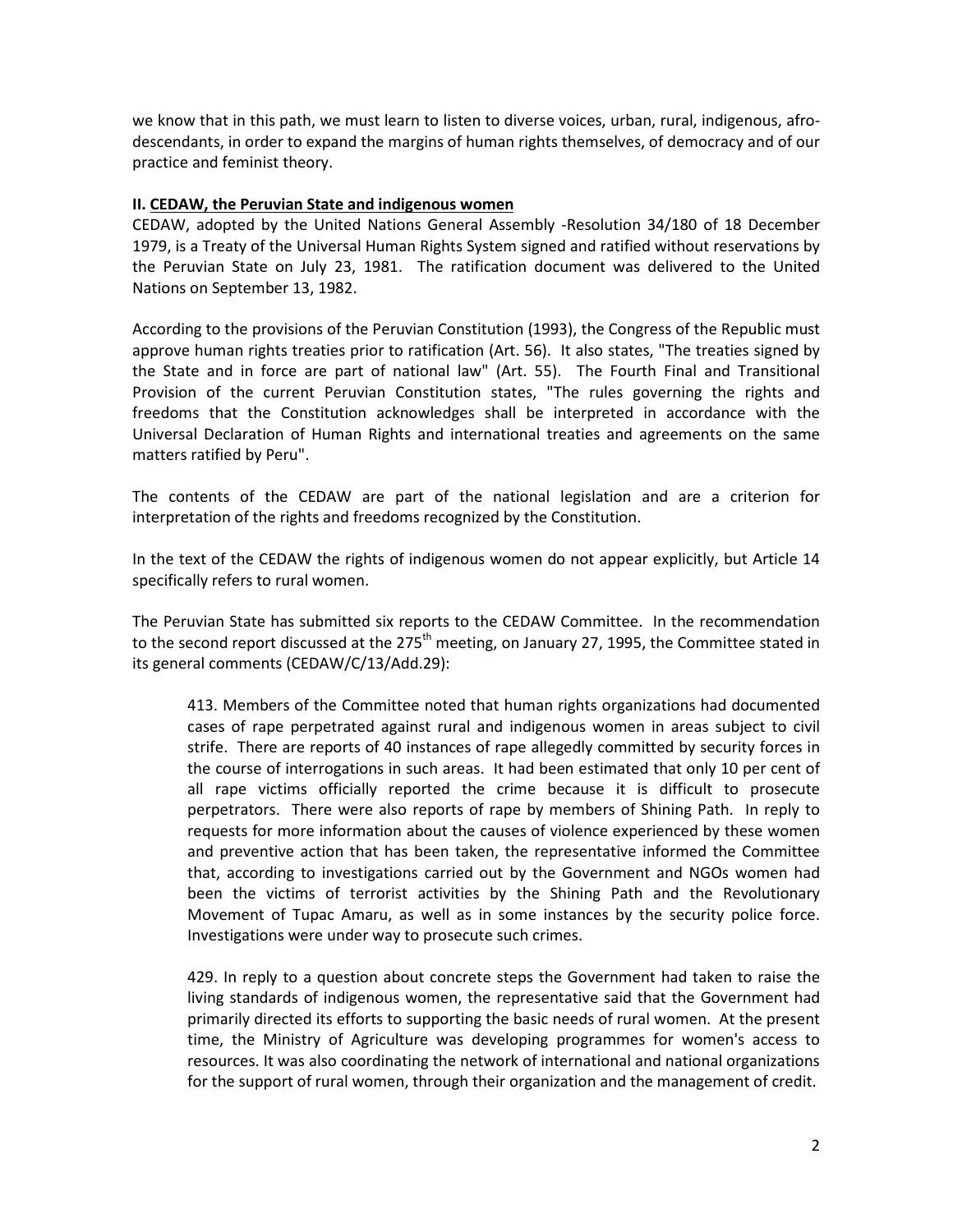438. The Committee raised concern about reports of rape, gang rape and custodial rape which had been documented by human rights organizations, especially those occurring in the "emergency zones" and affecting indigenous and peasant women.

At its 397° and 398° sessions (CEDAW/C/SR.397 and 398) held on July 6, 1998, the Committee examined the third and fourth consolidated report of the Peruvian state and said and recommended:

The Committee expresses concern at the fact that, although the report mentions Act No. 26260 on domestic violence, it does not make reference to any specific measures taken to deal with cases of violence, including incest, the incidence of which is extremely high. Moreover, the Committee is deeply disturbed by the instances of sexual violence against rural and indigenous women and the high rate of sexual abuse of teenagers and girls in emergency zones (327).

The Committee emphasizes the vital importance of education in improving the situation of women. It notes with concern that drop-out rates among girls are very high, particularly in poor urban areas and in rural and indigenous areas (329).

The Committee expresses concern at the lack of information and lack of access to adequate contraception among poor women in urban and rural areas, indigenous women and teenage girls (341).

The Committee examined the fifth report of the Peruvian state at its 583° and 584° sessions on August 15, 2002 (CEDAW/C/PER/5), it observed and recommended:

(u) The Committee is concerned about the situation of women's health and particularly their reproductive health. The Committee is especially concerned about the disappearance of the Women, Health and Development Programme. The Committee notes with concern the high maternal mortality rate and particularly mortality resulting from illegal abortions, including among adolescents, and the requirements that may prevent women from obtaining medical treatment in abortion cases. The Committe e is also concerned about the inadequacy of sex education and the limited dissemination, availability and supply of all contraceptive methods, particularly among indigenous women and in the most vulnerable sectors of the population, as well as among adolescents. The Committee notes with concern that the rate of HIV/AIDS infection among women is increasing, particularly among young women. (v) The Committee urges the State party to consider the possibility of reviving the Women, Health and Development Programme. The Committee recommends that the State party should give priority to the situation of the adolescent population and also urges it to adopt measures to strengthen the family planning programme and to guarantee access to sexual and reproductive health services, attending to the information needs of the population, particularly adolescents, by pursuing programmes and policies geared to increasing knowledge about various contraceptive methods and their availability, on the understanding that family planning is the responsibility of both partners. It also urges the State party to promote sex education for the entire population, including adolescents, giving special attention to efforts to prevent and combat HIV/AIDS and to improve the dissemination of information about risks and ways of transmission.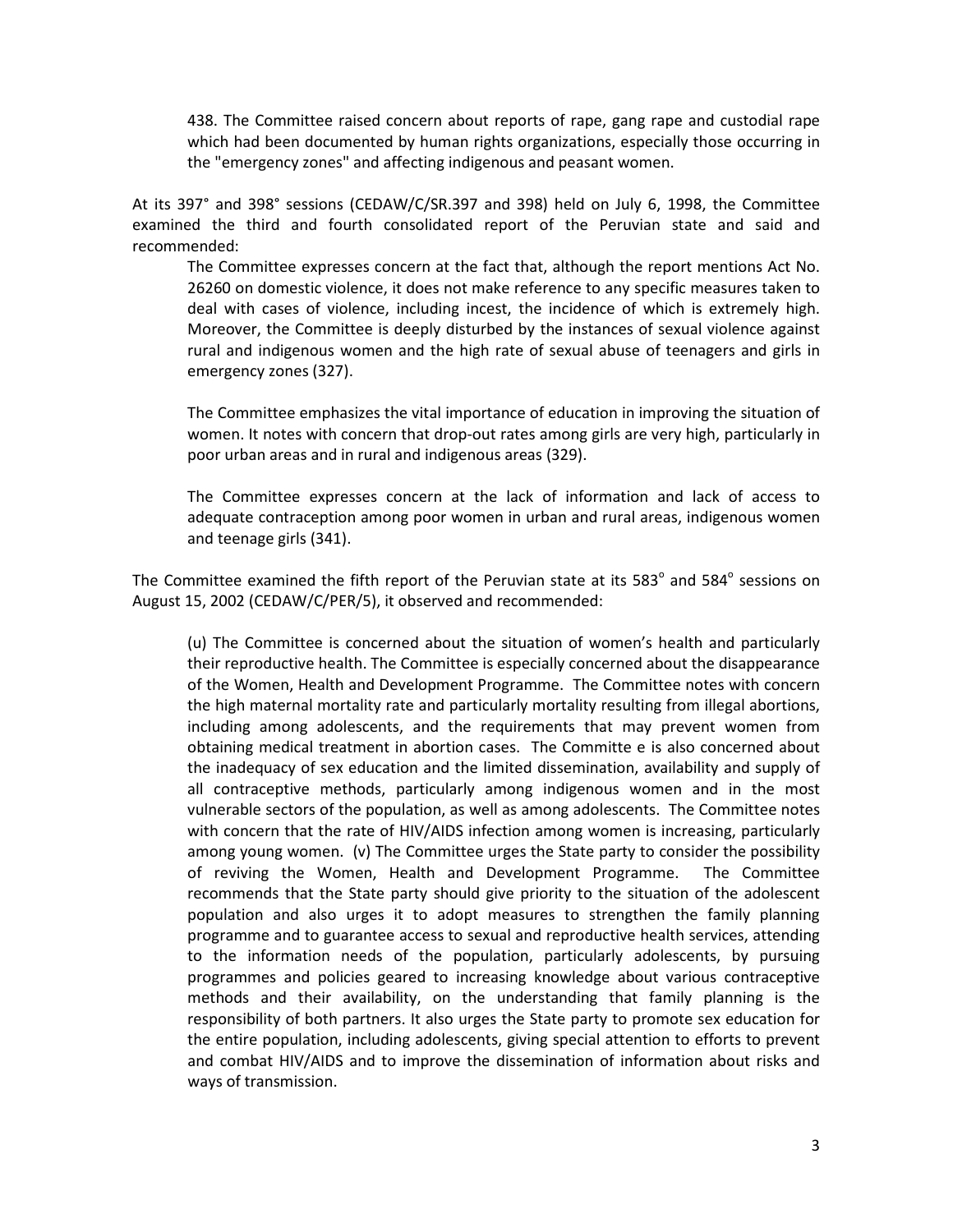(gg) Although the Committee recognizes that the State party is taking action in the Amazon region, through the National Institute for Family Well-Being, primarily for children and adolescents living in situations of risk or abandonment, it is concerned that there are no specific programmes for indigenous women.

(hh) The Committee recommends that the State party should strengthen the current programme and set up specific programmes for indigenous women in order to improve their economic, social and family situation and develop their economic skills, and to promote respect for their rights on an equal footing with men.

The sixth report of the Peruvian State (CEDAW/C/PER/&) was examined in the 763 $^{\circ}$  and 764 $^{\circ}$ sessions held on January 19, 2007 (CEDAW/C/SR.763 and 764), the Committee affirmed and recommended:

18. While the Committee takes note of various initiatives at the legislative and policy levels to reduce violence against women, including the National Plan against Violence towards Women, it remains gravely concerned about the extent, intensity and prevalence of such violence. In particular, the Committee remains concerned that women experience significant obstacles in accessing justice, particularly indigenous women who also face language barriers, the lack of enforcement measures, which contribute to impunity for perpetrators, and the persistence of permissive attitudes in society towards violence against women. The Committee remains concerned that incestual sexual abuse is not characterized as a crime.

32. The Committee notes with concern the large number of women, particularly indigenous and rural women, who do not have any documentation registering their births and consequently cannot claim nationality and social benefits in the State party.

36. The Committee is concerned about the situation of rural, indigenous and minority women, which is characterized by precarious living conditions and lack of access to justice, health care, education, credit facilities and community services. The Committee is concerned that widespread poverty and poor socio-economic conditions are among the causes of the violation of women's human rights and discrimination against rural, indigenous and minority women. The Committee is further concerned about racism and multiple forms of discrimination against Afro-Peruvian women.

37. The Committee urges the State party to pay special attention to the needs of rural, indigenous and minority women, ensuring that they participate in decision-making processes and have full access to justice, education, health services and credit facilities. The Committee invites the State party to place emphasis on women's human rights in all development cooperation programmes, including with international organizations and bilateral donors, so as to address the socio-economic causes of discrimination against rural, indigenous and minority women through all available sources of support. The Committee encourages the State party to take more effective measures to eliminate discrimination against Afro-Peruvian women and to strengthen its efforts to combat and eliminate racism against women and girls in Peru.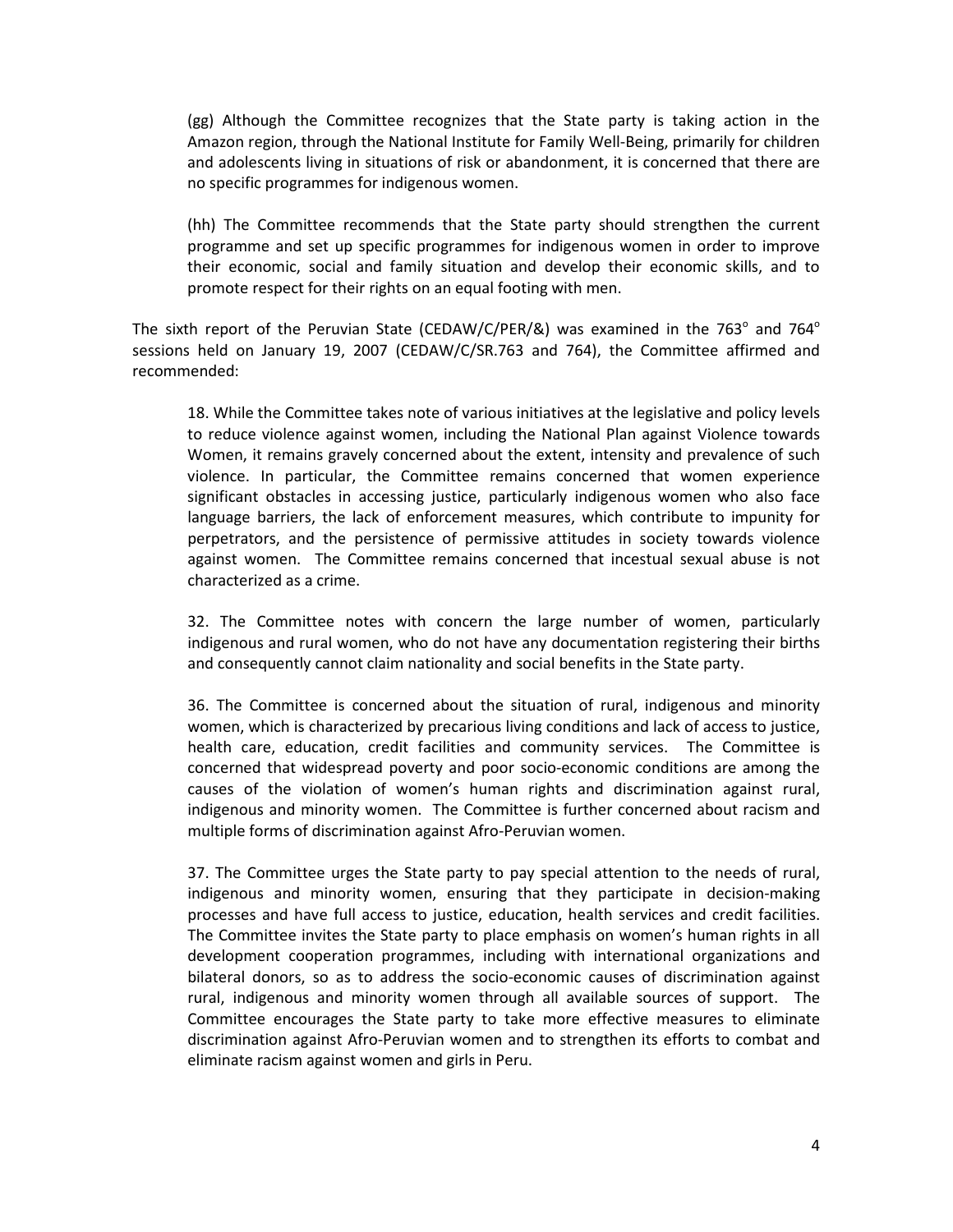The Committee's recommendations to the Peruvian State on indigenous women are still valid. As we will see below, indigenous women victims of internal armed conflict still await justice and reparation; while education gaps, as well as access to health are alarming.

#### **III. Situation of Amazonian indigenous women**

Various estimates indicate that in Latin America and the Caribbean live 30 to 50 million indigenous people (ECLAC, 2006). Peruvian indigenous peoples stand out both in absolute and relative terms.

An investigation commissioned by the World Bank to determine the number of indigenous populations based on statistics was carried out in 2005. After analyzing the Household Survey (INEI, 2001), Trivelli (2005) concluded that, depending on the number of indicators that are applied, in Peru there are between 25% to 48% of Peruvian households considered indigenous.

Ethnic identification data indicate that 57.6% of the population identified themselves as mestizo, 22.5% reported being Quechua, and lower proportions identified themselves in the following categories: White (4.8%), Aymara (2.7%), from the Amazon (1.7%). 9.1% indicated categories other than those listed or did not know.

According to the 2007 National Census, 4'045,713 people over 5 years of age learned to talk in an indigenous language, which represents 16% of Peruvians in that age range. If one applies the traditional criteria of estimation that includes other ethnic indicators, the estimate of the indigenous population would be 8'466,229, about one third of the total population. Within that group, most of the indigenous population has Quechua as their mother tongue (83%), followed in number by the population that has Aymara as their mother tongue (11%). Compared with other indigenous groups, populations with Quechua and Aymara as mother tongues reside in urban areas in higher proportions: 46% and 43% of the population with Quechua and Aymara as mother tongues, respectively. Meanwhile, the indigenous peoples of the Amazon together consisted of over 242,000 inhabitants (6% of the indigenous population) and most of them (over 80%) lived in rural areas.

The incidence of poverty among the indigenous population is almost double (55%) of that in the population whose mother tongue is Spanish (29%). This difference of 26% is partly explained by the high incidence of extreme poverty among the indigenous population: 26% of those with native mother tongues live in extreme poverty, compared with 8% of those who have Spanish as mother tongue. Within the indigenous population, the Amazonian indigenous peoples face a higher incidence of poverty (81%) and extreme poverty (41%).

Alongside the 2007  $11<sup>th</sup>$  Population Census and  $6<sup>th</sup>$  Housing Census, the  $2<sup>nd</sup>$  Census of Indigenous Communities of the Peruvian Amazon was also carried out. The combined data sources, made it possible to identify geographically and cartographically 1,786 indigenous communities from 51 different indigenous ethnic groups (INEI, 2008). On the census map of ethnolinguistic groups one can observe that although they are the least numerous indigenous peoples of Peru, Amazonian peoples live in a considerable portion of the territory.

According to the tables prepared by ECLAC / CELADE (2008) based on the 2007 census, the indigenous population living in Peru in 2007 (private households), by region and department, are distributed regionally as follows: 70.1% in the mountains, 25.8% in the coast and 4.1% in the jungle. In the mountain region, 9 of its 11 departments have over 300 thousand indigenous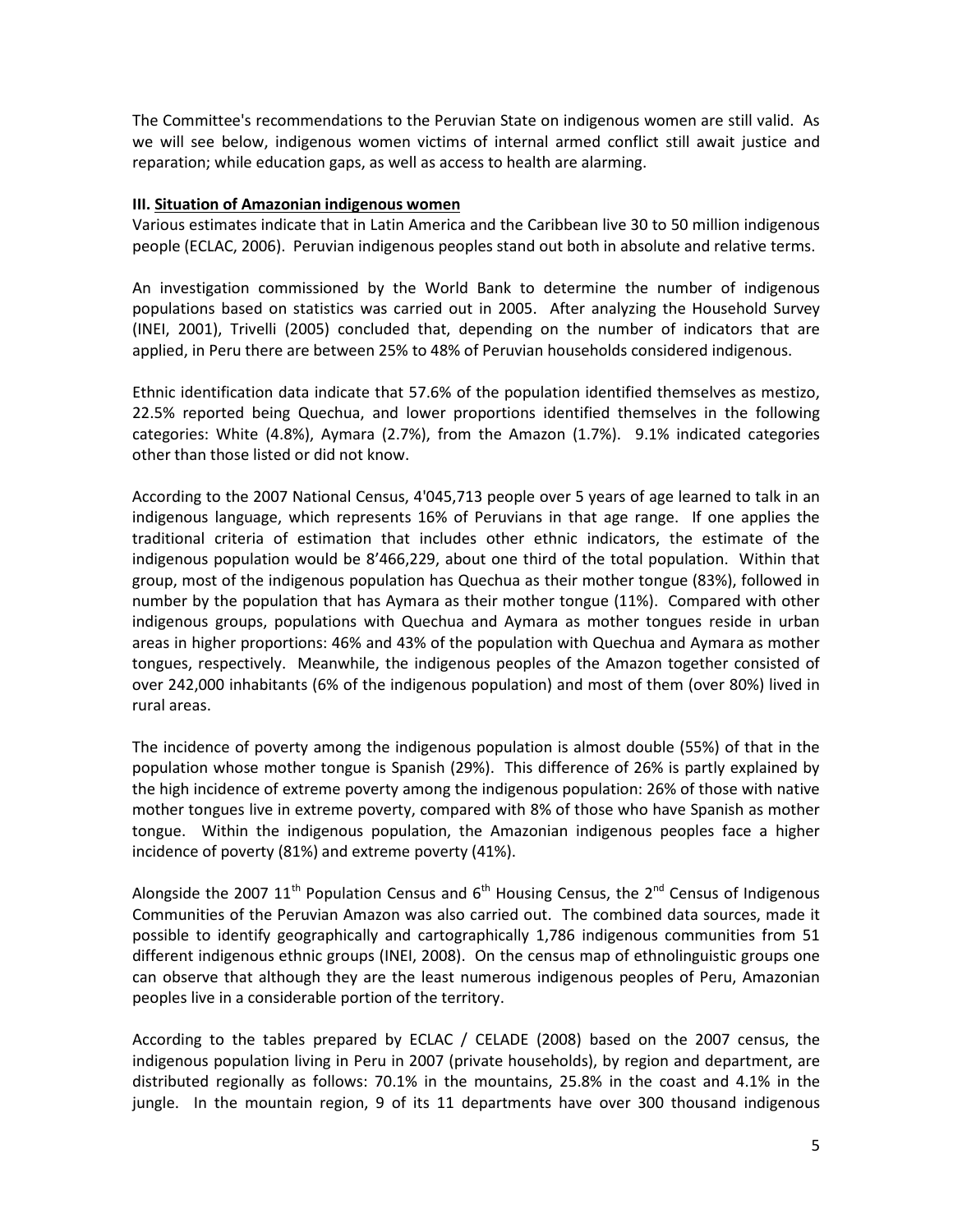populations, most notoriously Puno (1 million) and Cusco (830 thousand). In turn, in four of these same departments, the indigenous population can represent over 80% of the total population (Apurimac, Ayacucho, Huancavelica and Puno). In the coastal region, the largest number of indigenous peoples is in the department of Lima (1.3 million). Other departments in the region, as Moquegua and Tacna, are less populated by indigenous peoples, but stand out because they represent one third of the total population. In the Jungle region, the largest number of indigenous peoples is in the departments of Loreto (80 thousand) and Ucayali (68 thousand). In those departments, indigenous peoples constitute between 9 and 16% of the total population. In Madre de Dios department, indigenous peoples are less numerous (36 thousand), but they are 35% of the total population. Junin has 4.6% of the national indigenous population, which represents 24.8% of the population of that department.

## III.1 Health, sexual health and reproductive health

The health situation of indigenous peoples is quite worrying, especially that of women, girls/boys and adolescents. The health indicator reveals gaps between indigenous and non-indigenous populations. They present higher levels of malnutrition; life expectancy is less than the national average. The conditions of health facilities are very poor and access to health services presents difficulties due to the distances from where communities are located, and due to the lack of an intercultural approach.

According to the 2007census, around 7.3 million women of childbearing age live in private households, 22% of whom are indigenous. Two thirds of indigenous women aged 15 to 49 live in the mountain region, and the remaining third is divided between the coast (29.3%) and the jungle (3.7). At the departmental level, the highest concentration of indigenous women of childbearing age in the coast is in Lima (22.9%), and Puno (16.2%) and Cusco (12.2%) in the mountain region.

### One in five (21.8%) indigenous adolescents (15 to 20 years) has experienced motherhood.

- Maternity is more common among adolescents with Amazonian mother tongues.
- Gap in birth rate by mother tongue begins at age 14.
- By age 20, birth rate by mother tongue:
	- Quechua: 44%;
	- Aymara: 35%;
	- Ashaninka: 71%;
	- Other MT: 69%;
	- Spanish: 32%

In spite of the best efforts of the sector, Peru maintains high maternal mortality rates. According to ENDES 2009, the maternal mortality rate in Peru is 103 per 100,000 live births. According to the DIRESA data, in 2011 in the department of Puno (with predominantly Aymara and Quechua populations) , maternal mortality increased by 47%. Almost all the departments with indigenous Amazonian population, except Ucayali and San Martin, are above the national average, according to data from the Bureau for Cooperation to Combat Poverty in Peru. The five departments with the largest number of maternal deaths reported in the year 2010 (Cajamarca, Puno, La Libertad, Piura and Loreto) also show little progress in access to modern family planning methods since the ENDES 2000 until 2010. The most critical are those of Loreto and Puno. In Loreto, in ten years, the use of modern family planning methods decreased by 2.6 percentage points. In Puno, the coverage of modern methods is low and has shown almost no change in the last ten years. All departments have a high presence of indigenous peoples.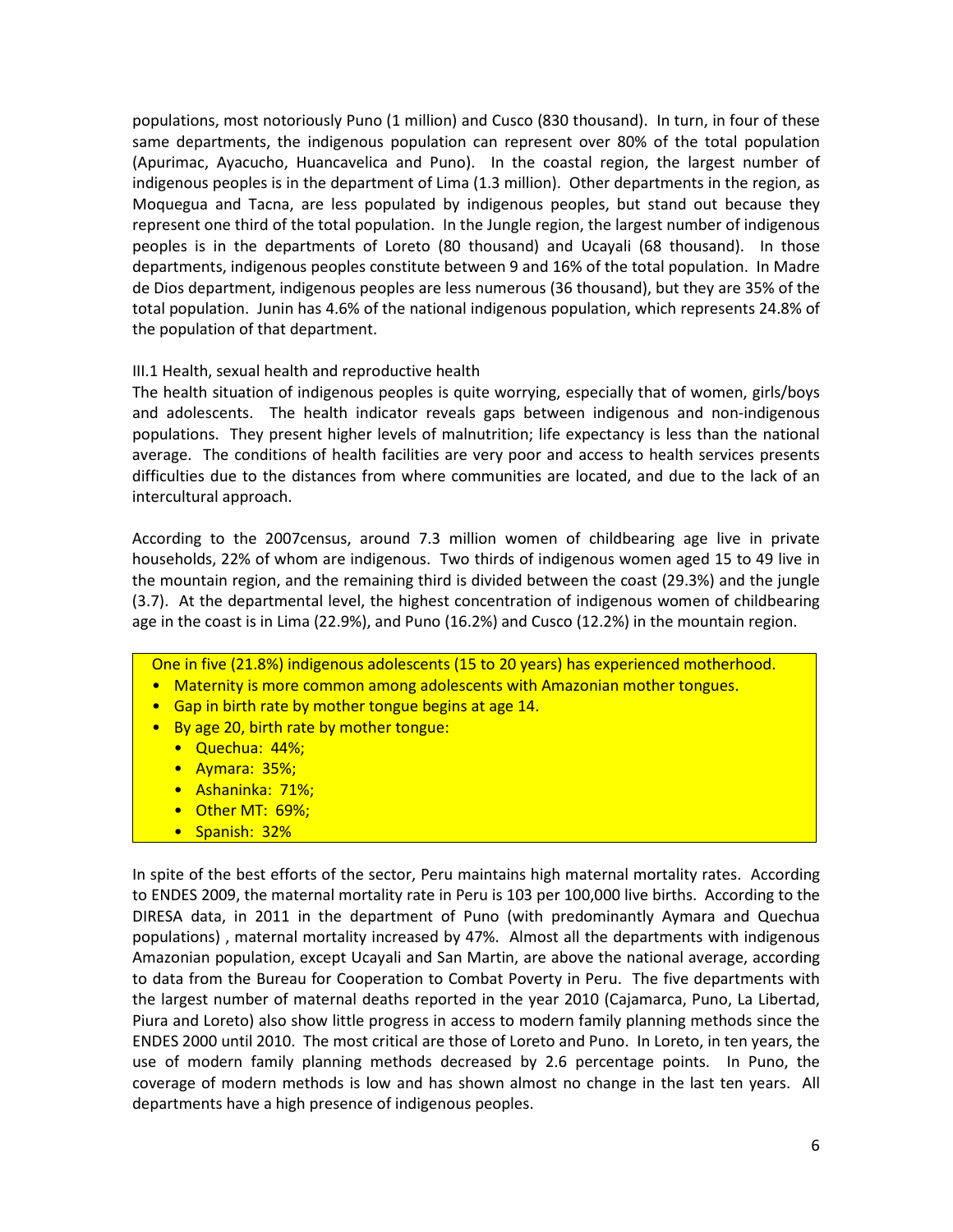The report of the project "Promotion of Sustainable Human Development in the Santiago River" where the Awajun and Wampi populations are located, states that mothers attending prenatal care (PNC),¡ increased from 49% to 60%, and that the rest do not attend mainly due to cultural, geographic and economic barriers. In spite of this PNC percentage, only 39% of pregnant women gave birth at a health facility, 61% of births were at home. This increase in health care has been attributed mainly to the implementation of waiting houses, intercultural training of health personnel, coordination and training of midwives, among other strategies.

The same report mentions that the majority of facilities do not have basic resources for childbirth, or professionals required by current regulations to provide this service to the population. The latter also implies that if giving birth at home, there would be no recognition for the provision by the Comprehensive Health Insurance (SIS, in Spanish).

There are still problems related to the availability of professional health services in localities where indigenous girls, boys and adolescents live. Moreover, in the departments where over 25% of the children have native mother tongues, the rate of chronic malnutrition in children under 5 years is above the national average (18%): 20% in Puno, 23% in Ancash, 29% in Apurimac, 31% in Ayacucho, 32% in Cusco and, in the case of Huancavelica (43%) it is even above the average for rural populations (33%).

22% of indigenous female adolescents between 15 and 20 years of age have at least one child. The disaggregation of this average reveals important differences between adolescents with Quechua and Aymara as mother tongues and those whose mother tongue is an Amazonian language. Among Quechua and Aymara adolescents, 21% and 16%, respectively, are mothers. These proportions are lower than those observed among adolescents whose mother tongues are Ashaninka and other Amazonian languages, where about 40% of female adolescents have at least one child.

In indigenous communities, many women do not exercise their right to a healthy and safe motherhood due to cultural, geographic and economic barriers that limit their access to health services. According to the Ministry of Health, women in rural areas are twice more likely to die from pregnancy-related causes than women in urban areas. In 2010, only 58.7% of births by women in rural areas were treated at a health facility - a major cause of maternal morbidity and mortality, compared with 82% of deliveries that were attended in urban areas.

According to the studies carried out, most women in rural areas prefer to give birth at home attended by traditional midwives or family members because of their beliefs and cultural practices. The absence of linkages between traditional midwives and institutional health services increase the risk during the childbirth process.

While the national average of infant mortality (20 per one thousand live births) has shown improvement in recent years, in rural areas, it is still far above that of urban areas: 27 per one thousand live births compared to 17 per one thousand, respectively. Furthermore, there are noticeable differences between the mountains (23 per one thousand) and jungle regions (25 per one thousand) compared to the coast (22 per one thousand) and Metropolitan Lima (11 per one thousand).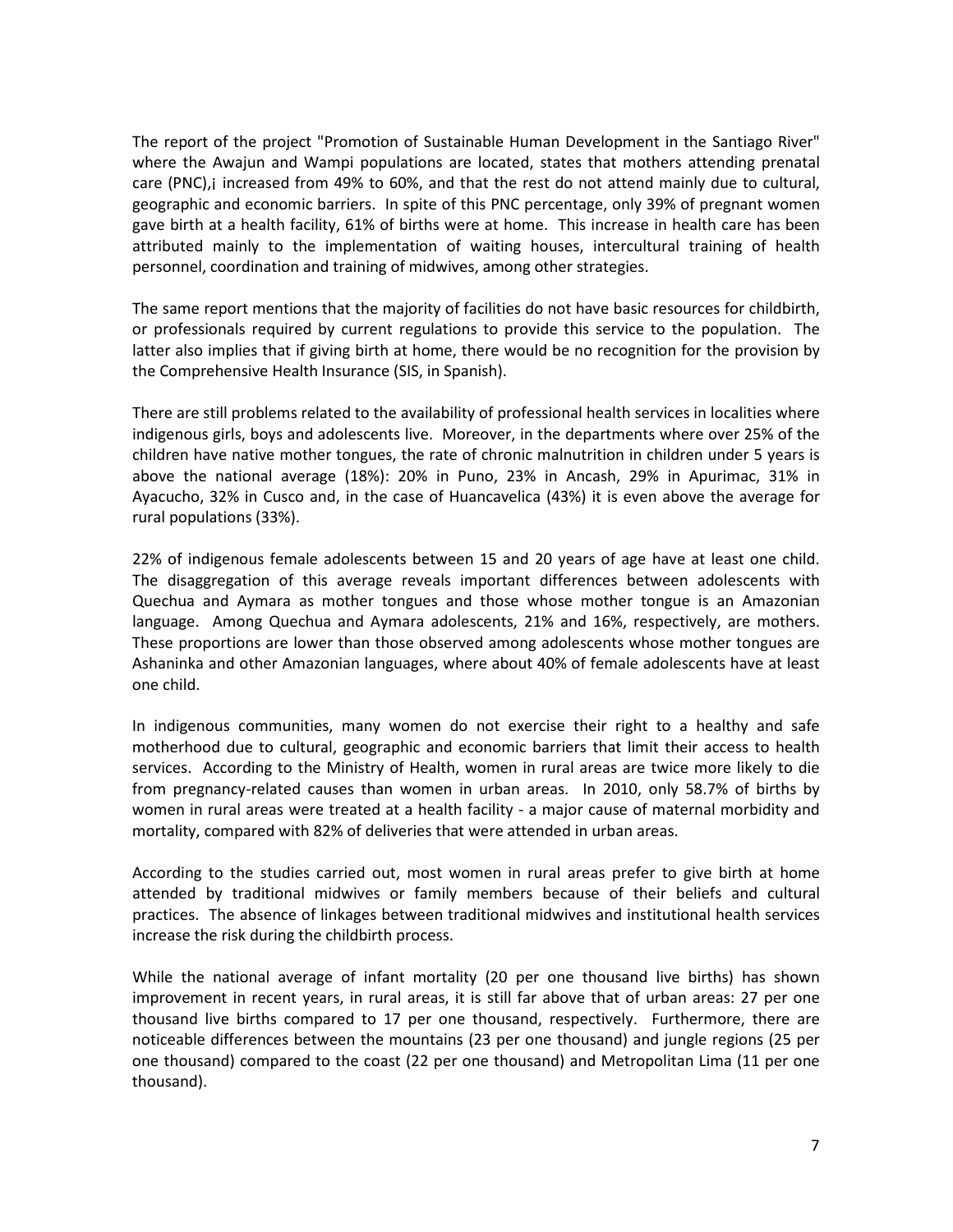The Global Fecundity Rate (GFR) in the Amazon is 7.70 children per woman, being almost three times the national average (2.56).

HIV/AIDS transmission in Peru is almost exclusively sexual (96%), while perinatal and parenteral account for 2.1% and 1.1% of cases, respectively (MINSA, 2006). An important proportion of youth can also be observed among the cases registered: 1 out of every 3 people with AIDS is between 20 and 29 years old. On the other hand, most HIV cases are presented in cities, such as Lima and Iquitos, and in regions of the Peruvian coast and jungle. Nonetheless, there are sources of high prevalence in certain geographic areas of the country, of which regions of the jungle with a predominantly indigenous population stand out (Visser Valfrey et al, 2009). According to the Ombudsman's Office (2009), in Madre de Dios and Loreto, two of the five departments with greater Amazonian indigenous populations in the country, the HIV/AIDS prevalence is above the national average.

There is a relative lack of knowledge on sexually transmitted infections among indigenous youth between 15 and 19 years old. 61% had heard about HIV/AIDS and only 17% had heard about other sexually transmitted diseases. These percentages are well below those registered for nonindigenous youth of the same age: 96% and 56%, respectively. This is of concern to the extent that a percentage of this population initiates its sexual activity at this age. The percentage of youth between 15 and 20 years old that is married or living together, according to the 2007 National Census data, is of 33% for indigenous women from the Amazon and 16% for Quechua and Aymara women. In this sense, it is necessary to improve dissemination of information on sexual and reproductive health during the age of transition into adolescence.

The access to improved water sources and sanitation is an important characteristic of the environment in which boys, girls and adolescents grow up, since the absence of these services is related to the incidence of illnesses that may affect the healthy development of children, especially during early childhood. In this regard, the Ombudsman's Office has called attention to the lack of drinking water systems and sanitation in native communities. This results in the appearance of acute diarrheic diseases, intestinal parasitosis and conjunctivitis among boys and girls. Various studies coincide that the main causes of infant mortality in Amazonian indigenous populations are acute respiratory infections and acute diarrheic illnesses. This would be related to inadequate basic sanitation conditions, on one hand, and the lack of healthy practices by the population, on the other (Ombudsman's Office, 2008).

According to the 2<sup>nd</sup> Census of Indigenous Communities of the Peruvian Amazon, 40.9% of Amazonian indigenous communities have a health facility and 59.1% do not. Of those that have health facilities, 45.4% have first-aid posts, 42.3% have health posts or sanitation posts and 10.9% have health centers. 79% of the health personnel have an indigenous background, while 21% is not indigenous. 70.3% of the health personnel are women and 29.7% men.

50.2% of indigenous communities with health posts are supplied with water from rivers or springs, 16.4% from wells and 13.4% from pipes connected to the public network.

69.5% of Amazonian indigenous communities use healing methods based on medicinal plants and drugs, 16% only drugs and 12% only medicinal plants.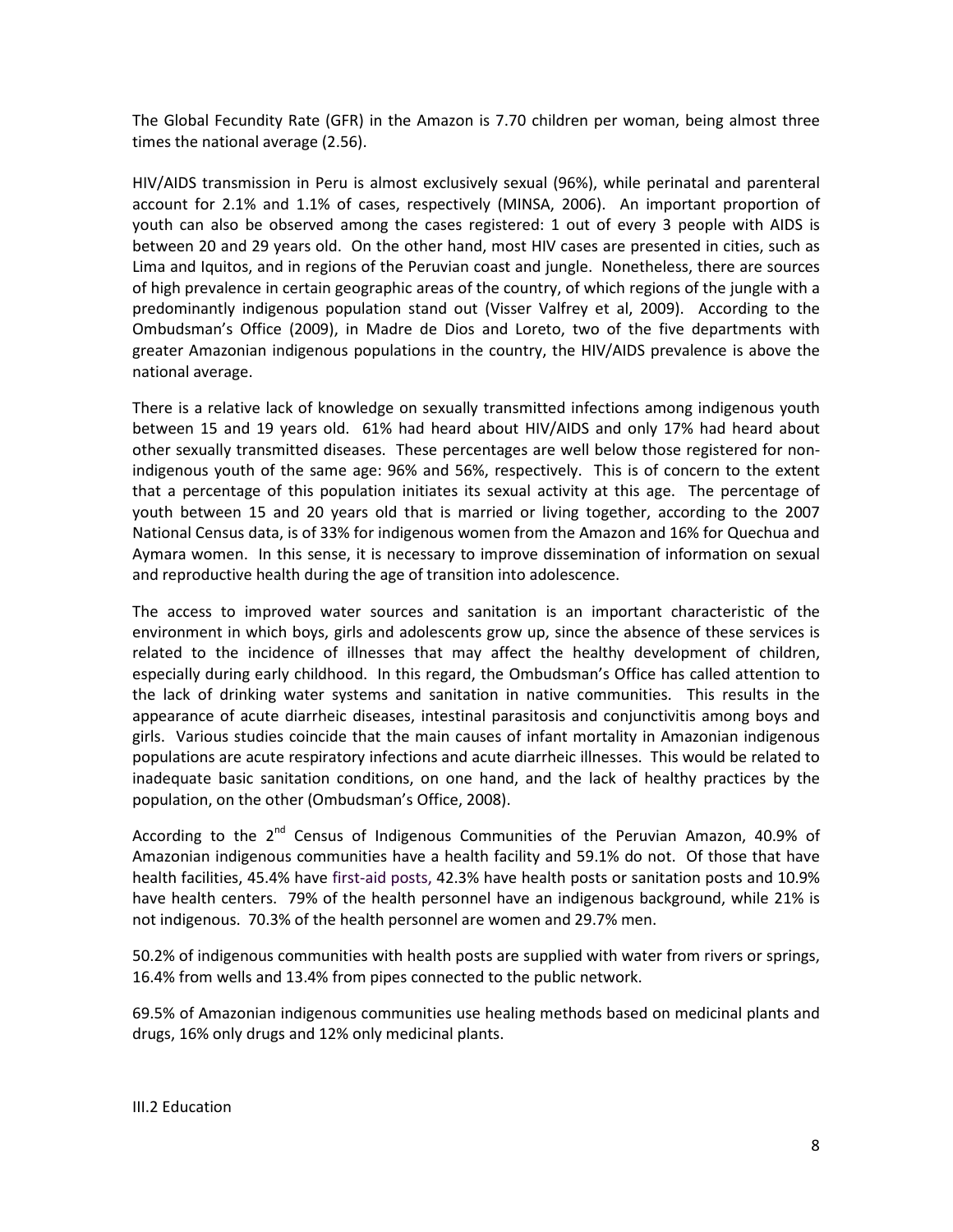Peru has relatively high average coverage rates in preschool, primary and secondary education, taking the Latin American and Caribbean region as reference. When we observe specific groups, such as the indigenous population, the existing inequalities in the country become evident.

According to the 2007 census data, the illiteracy rate at the national level for people under 15 years old is of 7.1%. Comparing this national level figure with departments with a predominantly indigenous population, inequality gaps are observed. Thus, Amazonas has an illiteracy rate of 12% and in the districts of Imaza and Cenepa (with predominance of the Awajun population), it is of 17.3% and 21.9%, respectively. Cajamarca has an illiteracy rate of 17.1%, Cusco 13.9%, the district of Coporaque 21.7%. The department of Huancavelica has an illiteracy rate of 20.1%, the department of Junin 7.1%, the districts where indigenous populations predominate, such as San Luis de Shuaro 10.7%, the province of Satipo 11.3%, the district of Rio Tambo 17.1%. The department of Puno has an illiteracy rate of 12.2% and the district of Capachica 29.2%. Meanwhile, the department of Lima has an illiteracy rate of 2.1%.

The proportion of indigenous boys, girls and adolescents that attend an educational center is lower than that registered for their peers whose native tongue is Spanish. The greatest difference in attendance to an educational center is in the 3-5 year-old group. While 55% of boys and girls in this age group whose mother tongue is Spanish attend an educational center, this proportion is reduced to 32% among indigenous children. 128,126 (68%) boys and girls with native mother tongues (Quechua, Aymara, Ashaninka or other Amazonian languages) between 3 and 5 years old are not part of the educational system.

Boys and girls between 3 and 5 years old who attend an educational center according to their mother tongue: Spanish 55% Ashaninka 19% Other Amazonian languages…26%

The educational level achieved, access to educational centers, quality and coverage of bilingual intercultural education show some disadvantages for indigenous peoples.

The little coverage of Bilingual Intercultural Education (EIB, in Spanish) calls one's attention. According to what directors of educational institutions indicated in the 2008 School Census, of the total number of public primary education students with a native mother tongue, only 38% attended an EIB educational institution in 2008. On the other hand, there is a lower proportion of teachers with degrees in schools with a majority indigenous student body. The proportion of teachers with degrees that work in schools with a majority indigenous student body is lower than the national average (93.2%). Thus for example, in schools with predominance of Yanesha students, the average number of teachers with degrees is of 38.7%; Huambisa, 36.3%; Achuar, 29.5%, Candoshi, 28.1%, Ticuna, 22.9%; and Yagua, 15%.

The disadvantageous situation of indigenous children is expressed in the results of the 2008 Census Assessment of Students in Native Languages (ECE-LO 2008, in Spanish): 96% of students did not achieve the expected learning for their grade in comprehension of texts written in their own tongue. On the other hand, the proportion of students that abandons school before completing the school year (annual desertion rate) is greater in schools with a predominantly indigenous student body, compared with educational institutions where the mother tongue of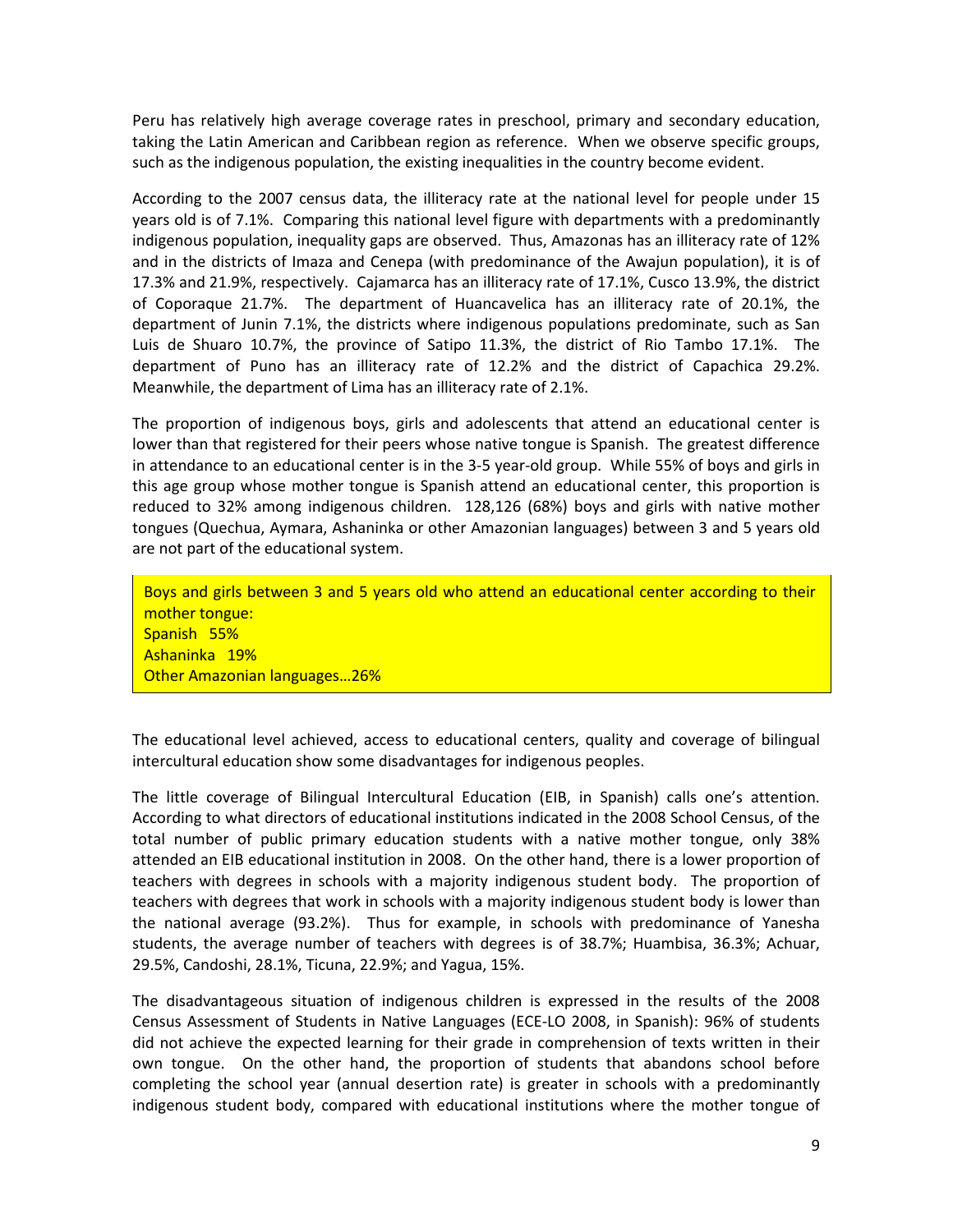most of the students is Spanish. This occurs in the three levels of basic education, but the differences are greater in early childhood non-school and secondary education. Independently of the students' mother tongue, it must be noted that the main cause for desertion in primary and secondary schools is the economic situation.

The previously described situation of inequality is more detrimental for some groups within the indigenous population. For instance, while 68% of youth whose mother tongue is Aymara has concluded education at the age of between 18 and 20 years, this proportion only reaches 14% for Ashaninka youth and 22% in the case of other Amazonian mother tongues. Aymara children follow a similar pattern to that of their peers whose mother tongue is Spanish. The gap in those falling behind in school among boys, girls and adolescents whose mother tongue is Quechua and those whose mother tongue is Spanish increases with age, reaching a difference of 32 percentage points (35%, compared to 67%) by the time they are 18.

As to adolescents between 12 and 17 years old, in the Quechua and Aymara groups, average attendance to educational centers is slightly lower (83%) than that registered among those with Spanish as their mother tongue (85%); while among adolescents with Ashaninka and other native mother tongues, this rate is of 64% and 66%, respectively. Although for all the population groups analyzed, the coverage rate decreases as age increases, this drop is less accentuated in the case of Quechua and Aymara adolescents and those whose mother tongue is Spanish, compared to those whose mother tongue is Ashaninka and other native tongues of the Amazon. This gap in coverage rate between Ashaninkas and those whose mother tongue is Spanish doubles as they go from 12 to 17 years old, with a difference of 13.5 percentage points when they are 12 years old (81.4% compared to 94.9%) and 29 percentage points when they are 17 (34.8%, compared to 63.8%).

The implementation of the EIB policy faces various difficulties. According to the 2003 General Education Act, the intercultural perspective is constituted as one of the principles of education, in such a way that the educational system must offer Bilingual Intercultural Education. However, in practice – starting with the State proposal – EIB was restricted to rural primary educational institutions (Trapnell and Neira, 2006), excluding boys and girls who do not have access to an educational institution and those with a native mother tongue attending school and early childhood non-school (118,281) and secondary (264,652) educational centers, as well as 113,258 indigenous primary students that live in urban areas.

On the other hand, the number of public primary school students with native mother tongues living in urban areas is lower, so the under-coverage of EIB and of bilingual education, in particular, would be partly explained by the priority focus of the program in rural areas. Of the indigenous boys and girls living in urban areas that attend primary school, 75.8% study in educational institutions that are not EIB. Although the mother tongue of most of them is Quechua (77,739), there is a considerable presence of Aymara (5,664), Quichua (728), Aguaruna (588), Chayahuita (374), Ashaninka (225), Yine (183) and Shipiboconibo (138) students in urban public primary schools.

Although article 20 of the General Education Act establishes that EIB teachers must master the language of the area where they work and Spanish, only a little over half of the teachers, in the schools where the Census Assessment of Students in Native Languages (ECE-LO, in Spanish) was applied, declared mastering fluently the language of the community where they taught (Ministry of Education, 2009). Additionally, only 54% of teachers indicated having education in the EIB specialty, which is even more critical taking into account that only 2.3% of teachers working in EIB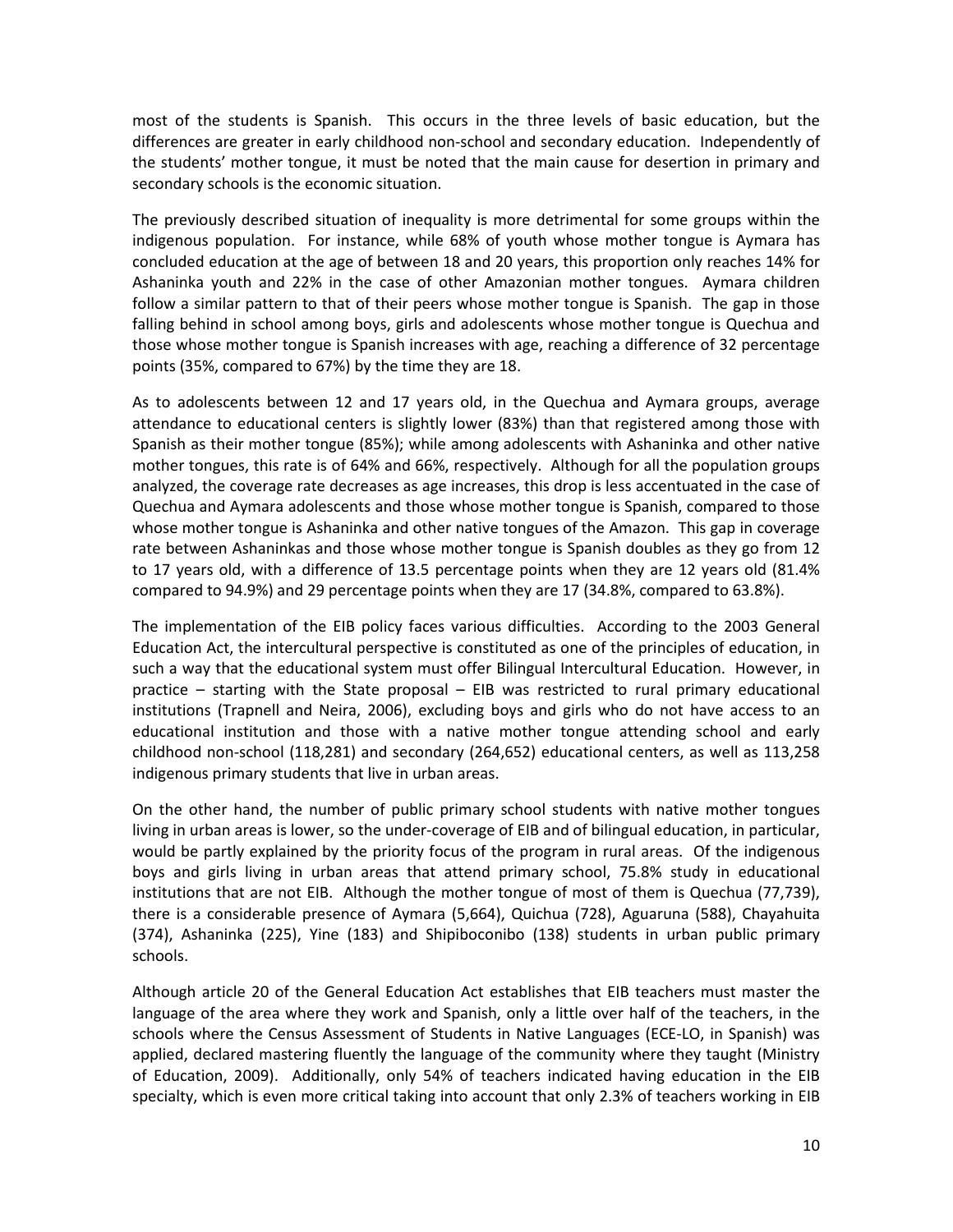schools have a specialization in bilingual intercultural education (2008 School Census). The important difference, 54% compared to 2.3%, suggests that the EIB education received by teachers were the result of training after their undergraduate education.

As to the availability of teachers with EIB education in schools, which establishes the "Grade of 14" as a minimum to enter a teaching education center, one of the measures adopted to increase educational quality in the country, has harmed the already insufficient offer of EIB teachers. 2009 has been the third consecutive year in which no future EIB teachers graduated from the Higher Education Institute of Loreto. Thus, there would be a demand that could not be filled for a considerable period. In 2008, in poor departments and/or those with an important proportion of indigenous population, the number of applicants for teaching education that passed was one, in Huancavelica, Pasco, Puno, Piura and Apurimac; or even none in Loreto, Madre de Dios, Ucayali and San Martin. This reveals the need to evaluate the EIB teacher education policy so that the State can respond to the commitments assumed regarding this type of education, to which every student in the system has a right. This reality reveals the need to take into account the differentiated contexts, in this case, according to ethnic origin.

According to the results of ECE-LO 2008, which was applied to around 12 thousand  $4<sup>th</sup>$  grade students of the EIB schools in the country, 95.7% (73.8% below level 1 and 21.9% at level 1) did not achieve learning expected for the grade they are, in comprehension of texts written in their own language, which shows a remarkably low performance. In each of the four languages evaluated (Quechua, Aymara, Awajun and Shipibo), over half of the students are in the level prior to 1. The < 1 level is the lowest performance levels and is constituted by students that have not demonstrated being on the road to acquiring the learning expected for their grade. In the best of cases, on the matter of comprehension written texts, these students could be mastering learning corresponding to lower grades. The situation is even more critical for Awajun students (86.2%) and, above all, Shipibos (89.5%), where practically nine out of every 10 students are in the lowest level of performance (< 1 level). Additionally, students of these two indigenous populations show a similar performance in the evaluation of comprehension of texts written in Spanish; again, over 80% of boys and girls are below level 1.

The proportion of students that abandon studies before the end of the school year (annual desertion rate) is greater in schools where indigenous students predominate than in those where the mother tongue of most students is Spanish. This occurs in the three levels of basic education, but the differences are greater in early childhood non-school and secondary education. In early childhood school education, the annual desertion rate is 6% in schools where most students are indigenous. The schools with a higher desertion rate, above 7%, are those with a predominance of Aymara (rural), Chayahuita and Quechua (urban) students. The differences according to sex do not reach three percentage points in two cases: Aymara boys studying in rural areas show a greater probability of abandoning their studies than their female peers (12% compared to 9%), while in schools where Chayahuita students predominate, the opposite occurs: girls are more likely to abandon their studies (11%) than boys (8%). In primary education, the average desertion rate in schools with native mother tongues is of 7%. The schools that show rates above the average are those with a predominance of Bora, Chayahuita, Ticuna, Anesha/Amuesha, Cashibo-Cacataibo, Yagua, Quechua (rural), Nomatsiguenga and Aguaruna students. For the first four ethnic groups, the annual desertion rate is above 10%. In general, differences by sex are no greater than three percentage points. However, the greatest gap is present in the Bora peoples, where the desertion rate for boys (22%) is almost three times that of girls (8%). In secondary school, the average desertion rate in schools with a predominance of indigenous students is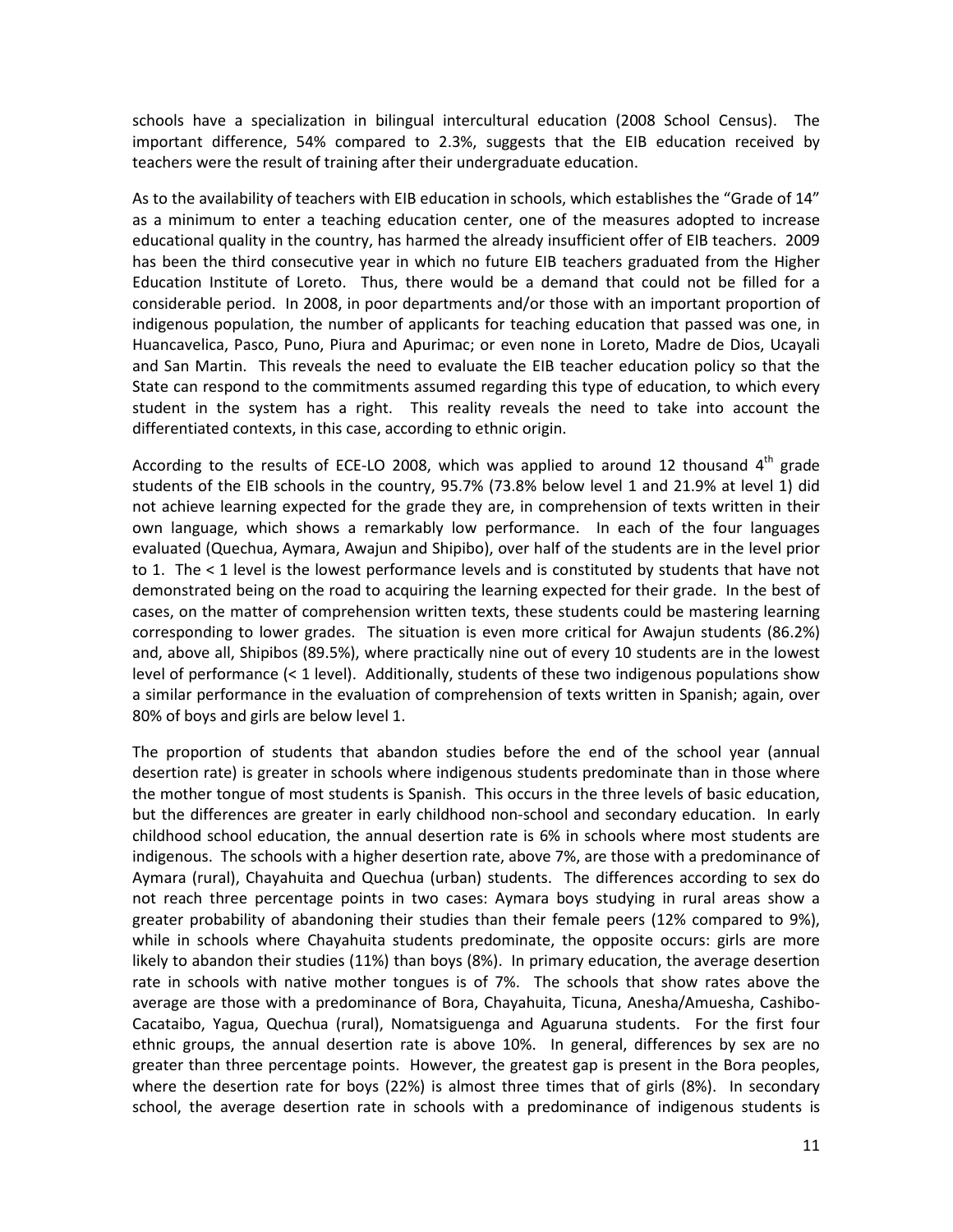relatively high (10%). That is, one of every ten students abandons schools before the end of the school year, a rate that is almost double than that registered in urban schools with a predominance of non-indigenous students. In 14 of the 20 native ethnic groups, the desertion rate is above 10% and it is above 15% in four groups: Candoshi Shapra, Yagua, Ashaninka and Guaruna.

As regards the differences according to sex of secondary school students, compared to those of preschool and primary school, there are more cases in which the gap in male and female desertion rates is greater than three percentage points. Schools with predominance of Nomatsiguenga students show the greatest gap: the probability that girls do not complete the school year (21%) is three times that of their male peers (7%). Also noteworthy is the case of schools with a predominance of Candoshi Shapra students: the desertion rate for boys is 33%, while for girls, it is 20%. Thus, in 2007, of the 42 male students enrolled, 14 did not complete the school year and of the five girls enrolled, one dropped out.

According to the data of the 2007 National Census, while close to 90% of adolescents between 13 and 15 years old that learned to speak Spanish (86.9%) or Aymara (90.2%) declared they had completed primary education, 72.1% of Quechua students of the same age are in this situation.

The rates for completion of primary education are significantly low in ethnic groups of the Amazon: slightly over half of adolescents have completed primary school at the normative age among the Ashaninkas (52.4%) and among those with some other native mother tongue of the Amazon (54.4%).

The gaps for school completion in secondary school are greater. Close to 70% of Aymara youth between 18 and 20 years old (67.9%) and those with Spanish as their mother tongue (70.9%) have completed this educational level; among their Quechua peers, this percentage is reduced to 41.1%, while among the Ashaninkas, it is only 14.4%.

The gaps of inequality are even more critical in the access to higher education. While 31% of youth between 18 and 20 years old whose mother tongue is Spanish has gained access to higher education, this percentage is reduced to only 10.6% among those whose mother tongue is native. Among the latter, the Aymaras show a greater insertion in higher education levels, with 17.1%. The proportion is reduced to 10.4% among Quechua youth and among the ethnic groups in the Amazon, the rate does not reach above 6%.

At the three levels of basic education, over 90% of teachers, on the average, have the academic degree required by law. However, there are important differences in the case of teachers that work in schools with a majority presence of indigenous students. In 13 of the 18 groups of preschool education, where most students are indigenous, the percentage of teachers with a teaching degree is lower than the national average (94.5%). A little over half of the teachers have the required academic degree in schools where the majority of students are Cashibo-Cacataibos (55.6%) and Machiguengas (53.8%); and less than one-third have a degree in the schools where the majority of students are Yaguas (33.3%), Chayahuita (31.3%), Achuar (25%), Ticuna (20%), Aguaruna (19.4%) and Huambisa (9.1%):

In primary education we observe a similar situation. In 18 of 21 schools groups, with a majority presence of indigenous students, the proportion of teachers with degrees is lower than the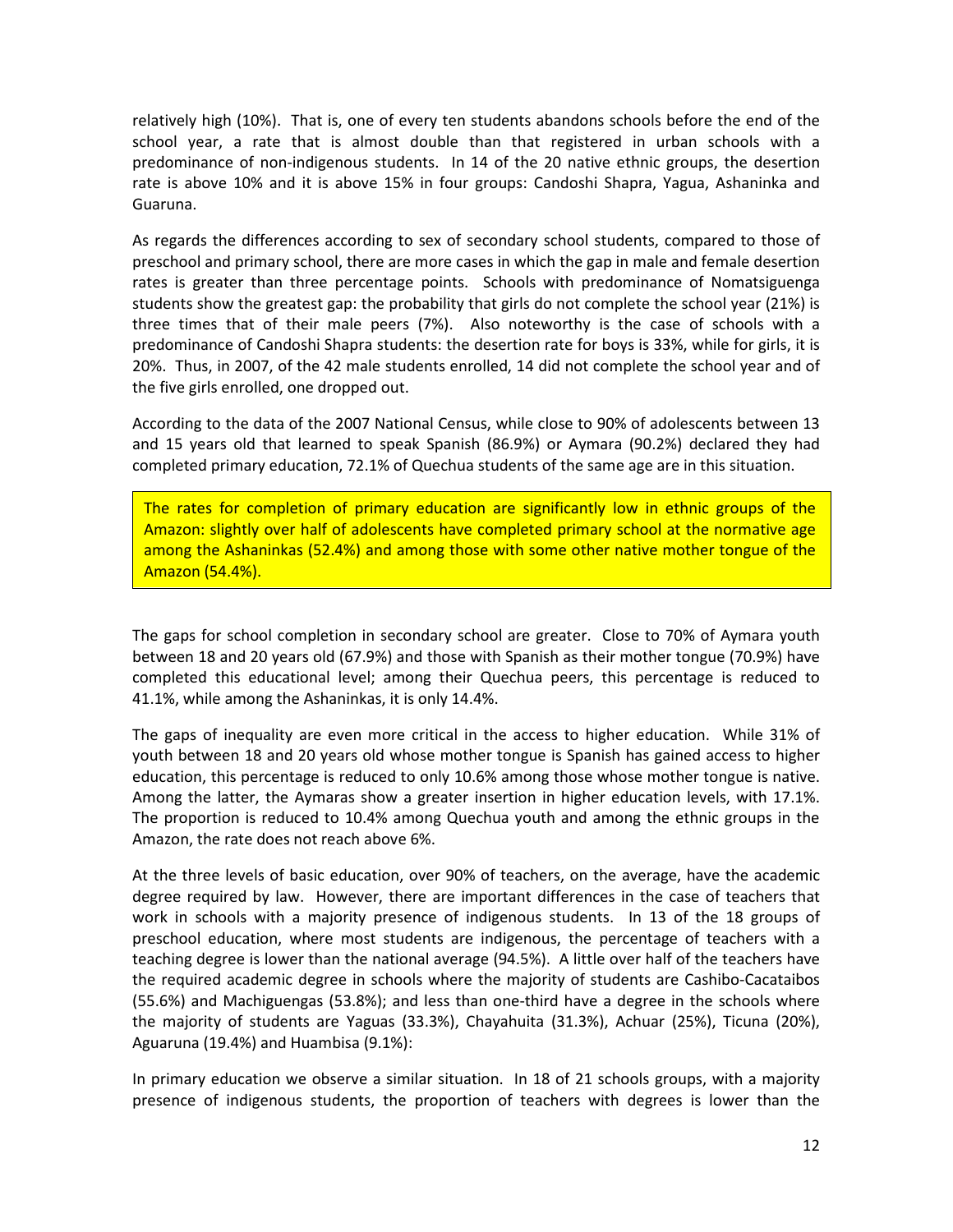national average (93.2%). The percentage of teachers with the academic degree required is close to 50% in schools where the majority of students belong to the ethnic groups Yine (54.5%), Quichua (51.1%), Chayahuita (49.8%), Cashibo-Cacataibo (47.1%) and Aguaruna (46.5%). This proportion is lower in schools with a predominance of the ethnic groups Yanesha (38.7%), Huambisa (36.3%), Achuar (29.5%), Candoshi (28.1%), Ticuna (22.9%) and Yagua (15%). The secondary education area is less critical, probably because it is related to a greater incidence of schools at that educational level, located in urban areas. Although, once again, the greatest part of school groups where the majority of students are indigenous is below the national average (94.2%), over 70% of teachers have the required degree in most cases. The two cases where this proportion is lower are schools with Bora and Yanesha ethnic groups, with 57.1% of teachers with degrees in each.

#### III.3 Political Participation

According to Article 191 of the Constitution in force "The law establishes minimum percentages for the access to representation by gender, peasant and native communities and native peoples in Regional Councils. The same treatment is applied to Municipal Councils."

Through Resolution 254-2010-JNE, the National Jury of Elections established the number of candidates for electoral districts to apply the gender, indigenous and youth quota in the Regional and Municipal elections held in 2010. This Resolution is the result of the application of article 191 of the Constitution and Law 27683, which establishes:

1. No less than thirty percent (30%) of men or women.

2. No less than twenty percent (20%) of citizens under twenty-nine (29) years old.

3. A minimum of fifteen percent (15%) of representatives from native communities and peoples in each region where they exist, as determined by the National Jury of Elections.

A frequent problem for indigenous women in Peru is the lack of access to identity documents, which continues limiting their possibility of voting in elections. According to official data (from the 2007 INEI Census), many women, estimated at half a million, do not have an identity document with which to vote, perform bank operations, have access to property titles, register their children, among others.

The departments with the largest number of undocumented women (without ID's) are: Loreto (4,6 %), Ucayali (4,0 %), Amazonas (2,6 %), all of which are Amazonian departments with widely spread-out and isolated native communities, followed by an Andean department: Huánuco (1,8 %) and the Amazonian departments of San Martin (1,8 %) and Madre de Dios (1,6 %). The Andean departments of Cajamarca, Pasco and Piura (partially Andean), each have 1,5 % of undocumented women (INEIR 2007 Census).

According to the 2006 National Continuous Census, members of an urban household take 47 minutes to reach a RENIEC office, while a rural household requires 5 hours and 32 minutes to reach this public office. The required time constitutes an indicator of the difficulties faced by rural households on their road to attain a legal identity for all their members. It must be noted that the difficulty in access to a RENIEC office is only one of the obstacles, to which one must add particularly those of an economic or linguistic type, as obstacles on the road to achieve full entitlement to their rights. To this data, we must add the costs, as investment in transportation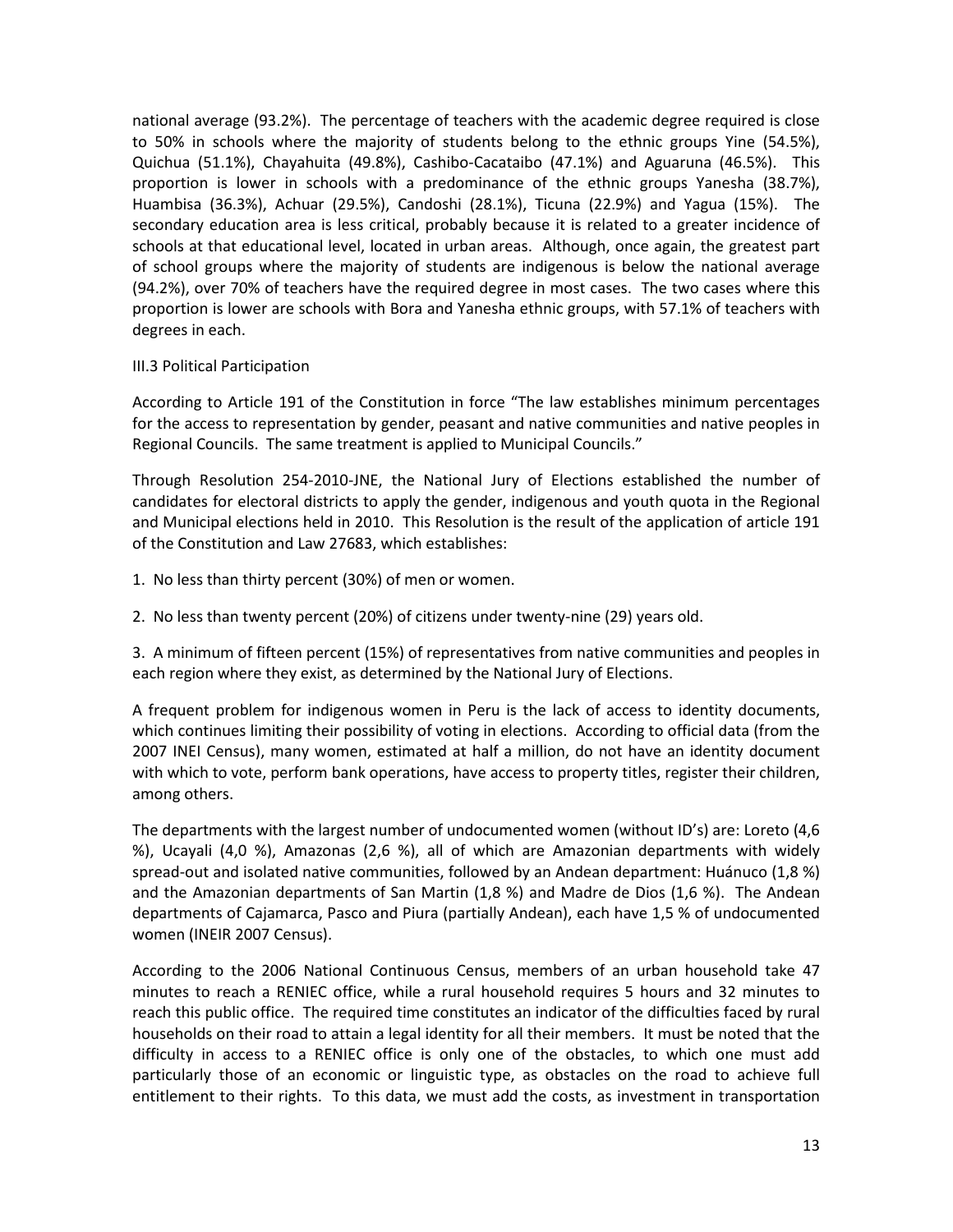and stay and for time-off without income, represented by travelling from the community to the RENIEC offices, as well as the lack of intercultural perspectives of public officers.

The data from ENCO revealed that 7.3% of the adult population that learned to speak a native language during childhood is undocumented. In the urban area, 3.9% of this population and 11.2 in the rural area have this same characteristic. According to sex, 5.0% of men and 9.5% of women that learned to speak a native language during childhood is undocumented.

The study "Political Participation of Indigenous Women" affirms that: "At the level of publically elected positions, indigenous women have occupied very few positions at the national level (only 3 indigenous congress women: 2006-2011) and at the regional level (we were only able to identify 6 indigenous women councilors, but there may be more). At the provincial level, indigenous women's participation in public offices continues being scarce: we were able to identify 8 provincial councilors and 2 mayors, at the national level. The greatest participation is in positions as district councilors (we were able to identify 44 women)."

The difficulties women face to become incorporated in an electoral list and be elected is made more complex in the case of indigenous women. Added to the weakness of the political party system that prevents the accumulation of experience in public management and the political meritocracy, the scarce economic resources to sustain an electoral campaign since they must fund their own campaign, having to conjugate their public management work with family responsibilities, there is racism. Many women leaders do not master the Spanish language and all the regulatory documentation for public management is in Spanish; they are subjected to humiliation and exclusion because they belong to a non-hegemonic ethnic identity.

If we compare the data constructed in the workshop on political participation of indigenous women, organized by the study "Political Participation of Indigenous Women" to that of the 2010 electoral process, the figures on exclusion are similar. However, the absence of data on indigenous identity and the difficulty in developing them do not allow us to make a categorical affirmation.

In the workshop on political participation of indigenous women, organized by the above mentioned study, women provided the following testimonies regarding their identity:

*"There are many indigenous women but they do not recognize themselves as such. For example, I have a colleague mayor who is from Huancavelica, but she does not recognize herself as indigenous. Yes, she speaks Quechua, she feels like a native from Huancavelica but she does not identify herself as an indigenous woman. Also, in Huancayo, there are many women in public positions that do not see themselves or do not identify themselves as indigenous women. Only a few of them do so."*

*"This happens because of the lack of information especially on the discrimination they experience. When their self-esteem is not well developed they believe that being indigenous is equal to being ignorant, that it is to be less than a person, but they are wrong. As they do not have enough knowledge, they tend to deny or they just say that they are from Huancavelica. I have two colleague council members who are like that."*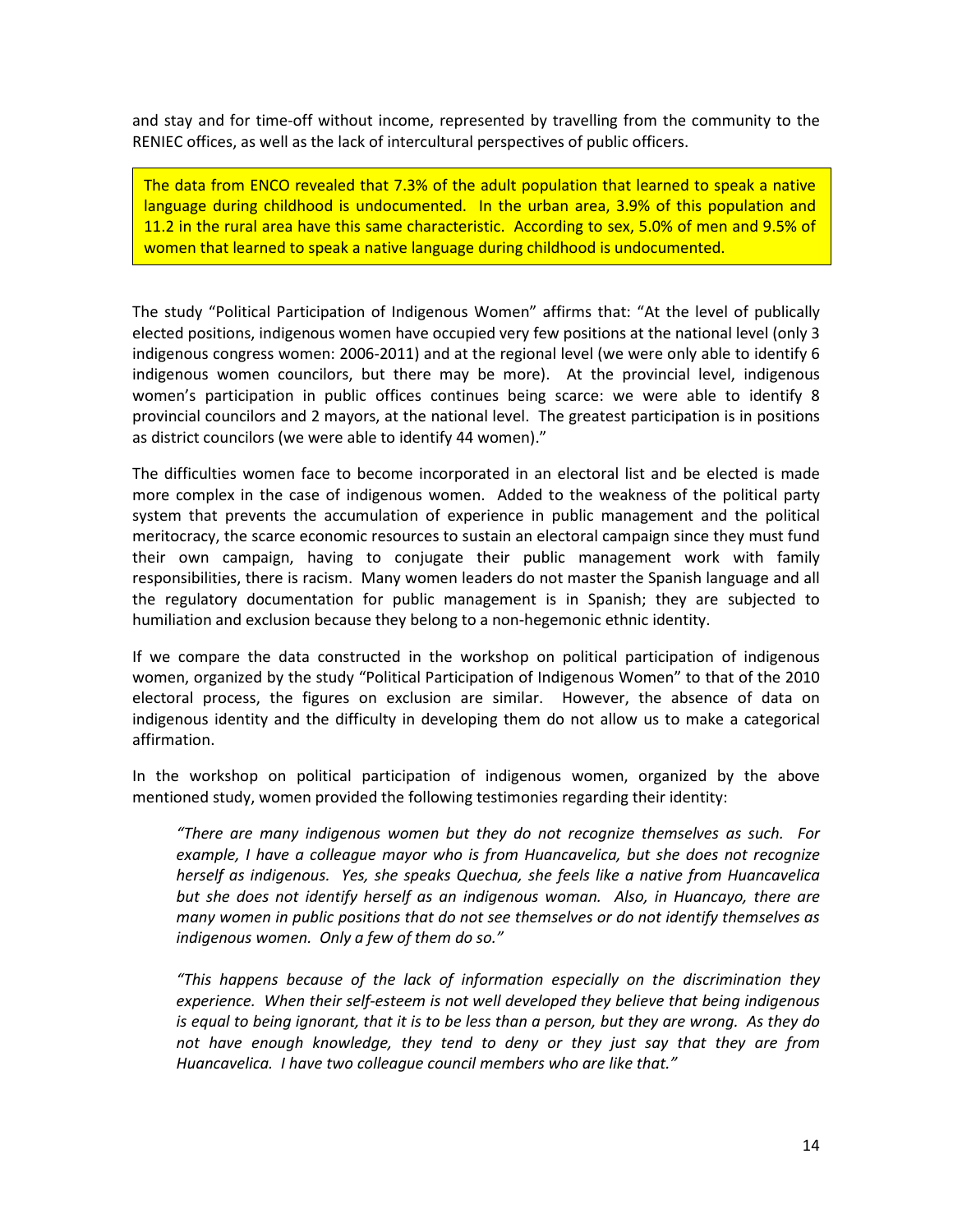*"Well, I don't identify with the term indigenous so much. But I identify myself with my language -I like to talk; I also identify with my costume; I like to share with the people, with organizations; I like to participate with women, young people and children."*

*"I always speak Quechua spontaneously. I use Spanish in the office with officers, when I go to the cities, especially when they do not understand Quechua. I also use Quechua when they don't understand me in Spanish. Depending on the circumstances I use Quechua or Spanish."*

In the same workshop, they gave their testimonies on the hostility they face at work:

*"There is a council member who says, why are we going to teach children in Quechua, why are we causing them that harm because when they are grown ups they won't understand Spanish properly and they are going to have pronunciation problems, or the teachers themselves comment that teaching Quechua is harming their learning, their future. They say so, it it is a step back, they say."*

*"In those meetings we are also separated; for example, those that dress nicely and use make-up form a group among themselves. And we who come from communities also separate ourselves and we share amongst us. Only some women asked how our work is going. But the rest of them are not interested in how we are doing."*

*"Discrimination is directed mainly against the peasant indigenous population; for example, we do not have an education, while most women from the cities have finished their primary, secondary and university studies. They are not discriminated."*

*"I am overcoming the limitations I have in the legal field, as how to submit ordinances, edicts thanks to friends and colleagues who have more experience,"*

*"What most surprised me is that I cannot do everything, as I believed. In the beginning, I was not familiar with how the municipality works. Well, I still have limitations. I have many ideas but I cannot express them in a document."*

*"In the beginning it was shocking, because from the outside, it seems easy but being in the field it's difficult. I felt that I did not advance with the work; they did not leave me a viable profile to do the works immediately."*

*"Everything was rather difficult but there we continue in the struggle"*

.

*"Sometimes we don't really know the rights of indigenous women and we always set a lot of tasks for ourselves."*

*"I have an experience, I always dreamt that if I were an authority, I would do something else. I always said that, but now that I am an authority, sometimes I am surprised of myself. Sometimes we, as women, are set aside because our own colleagues set us aside. We want to carry out some activity, and we cannot do so because there is no budget, among other reasons…"*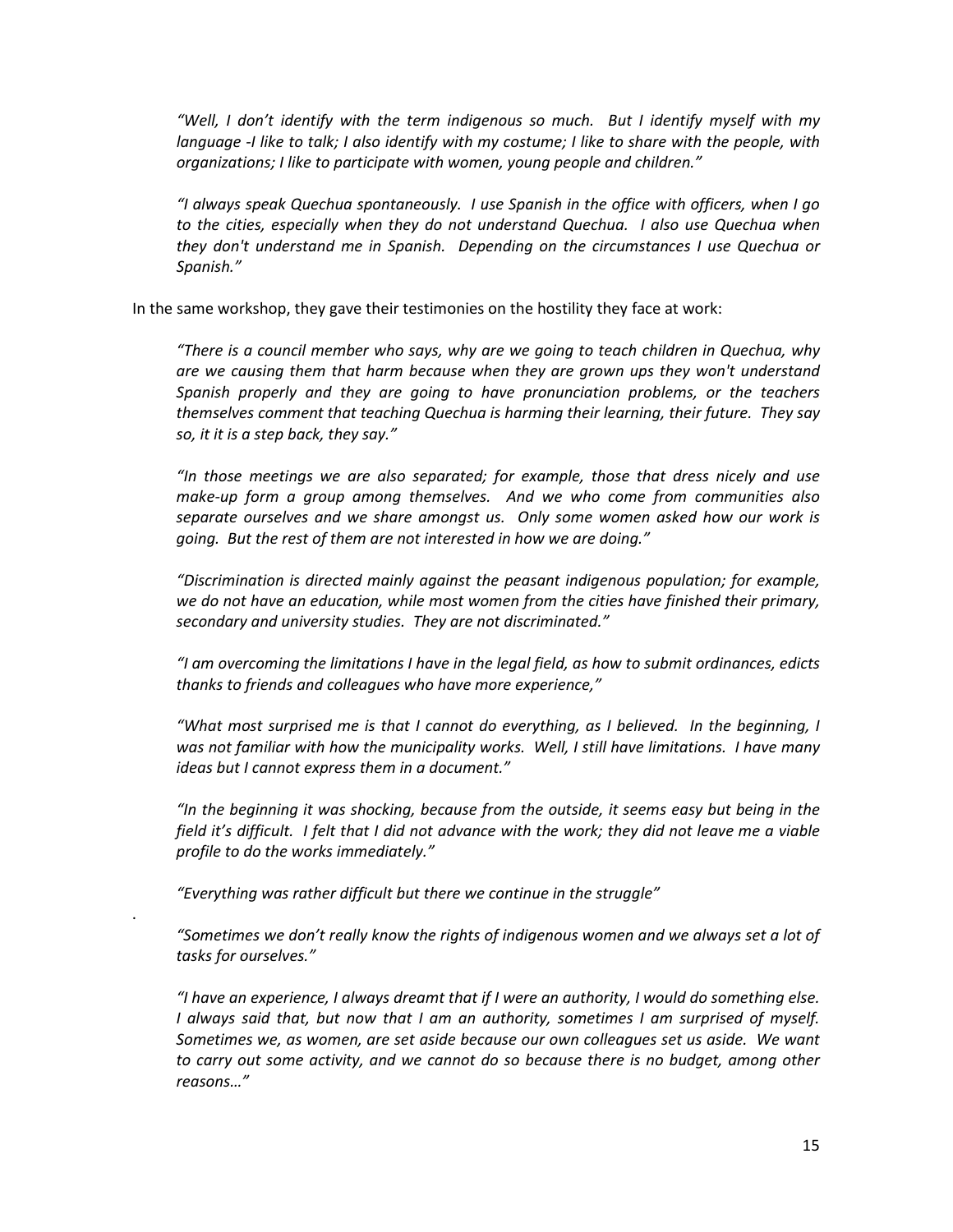*"There is nothing especially for indigenous women, because the mayor and the members of the town council think that any activity with communities or women is a waste of money. Then they only think of doing activities in cities, that is "to plant cement", nothing else."*

In the previously mentioned workshop on political participation of indigenous women, they identified the following obstacles for the achievement of political participation: "Low educational levels, poverty, isolation and lack of information, little knowledge of new technologies, the existence of different types and agents of discrimination (based on gender, class, ethnicity, within their own family, their own political party or independent movement, within public administration, among public officers, in their grass-roots organizations, between engineers and contractors, in public opinion in general, etc.)."

In the article by Espinoza de Rivero and Lastra (2011), they mention that from 106 districts with indigenous population that elect district mayors, only 31 of these districts presented an indigenous candidate. In total, 92 candidates ran for the position of district mayor (90 men and 2 women). In the district of Puerto Bermudez, province of Oxapampa in Pasco, ten indigenous candidates were elected, among them a woman.

Though the establishment of an indigenous electoral quota, as well as that of gender and youth, means an advance in electoral legislation to stimulate political participation of sectors of the population that are excluded, it faces many limitations in its application. The fact that quotas are established for candidate listslead to their being placed just to fill the empty spaces, that is, in a position where they would not be elected.

### III.4 Violence against women

The 2009 – 2015 National Plan against Violence against Women (PNCVM 2009 – 2015) is in force. It was drafted in joint agreement between authorities and civil society, under the mandate of the Ministry of Women and Social development. The PNCVM 2009 - 2015 has the following strategic objectives:

### Strategic objectives

- 1. To guarantee the adoption and implementation of public policies aimed at facing the problem of violence against women, in the different governmental levels, based on an inter-sector and participatory approach.
- 2. To guarantee access of women affected by gender-based violence to quality public services, including access to the health and judiciary system, among others, contributing to overcome their conditions of victims.
- 3. To identify and promote the transformation of socio-cultural patterns that legitimate, tolerate and exacerbate violence against women, with the aim of establishing new forms of social relations between women and men.

Regarding indigenous women, the following is mentioned:

In the case of indigenous, afro-descendant and peasant women, greater risk factors, of helplessness or of low access to state coverage of services can be identified. For this reason, there is a need for a double specificity of rights. Though indigenous and afro-descendant women today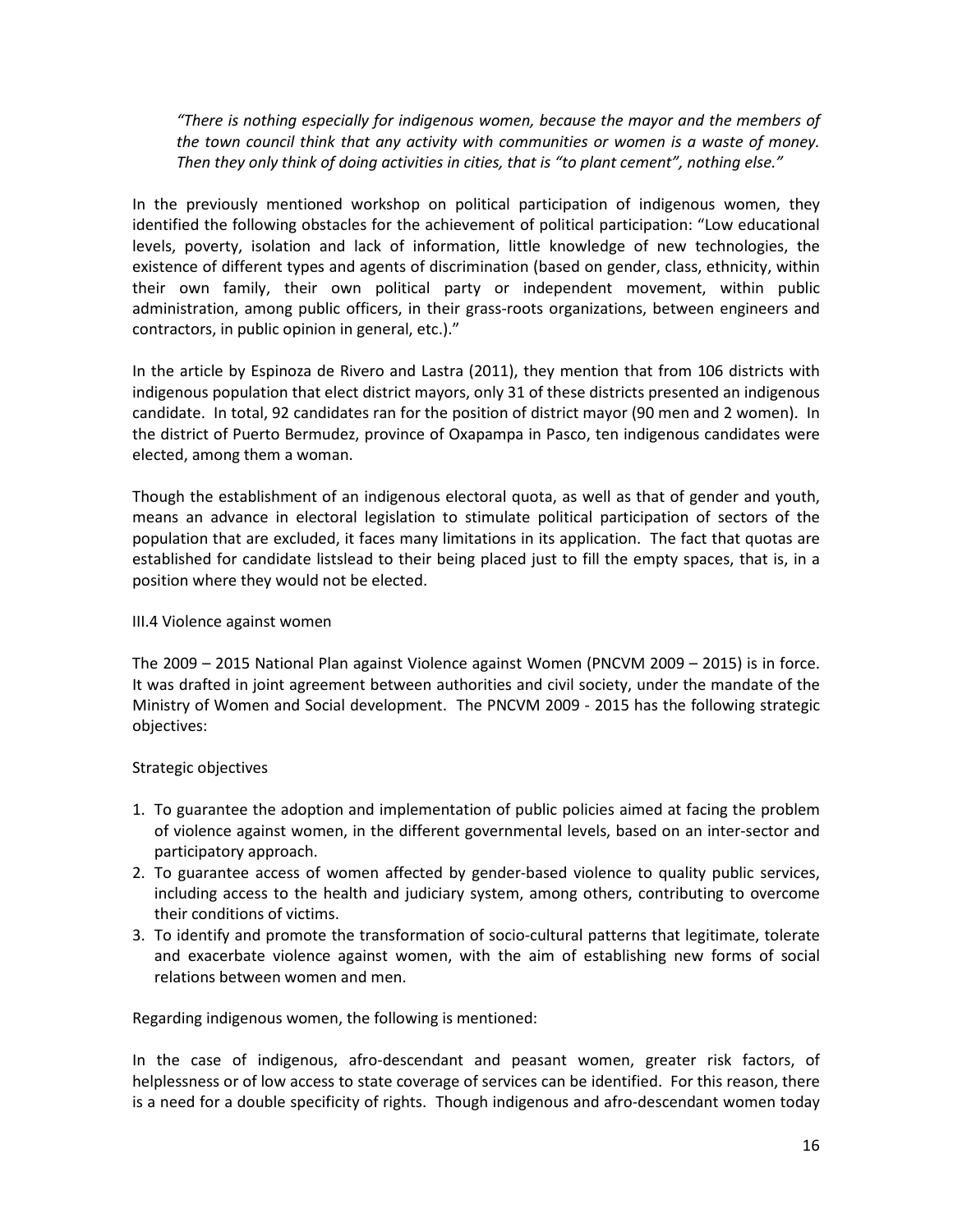claim their right to cultural difference, they also claim the right to change those traditions that oppress or exclude them.

Considering the principle of protection of human rights by the State, it affirms:

The attention to female populations in conditions of greater vulnerability, mainly those that are in conditions of extreme poverty, who are exploited sexually, who are ethnic minorities, who have been affected by violence or are victims of discrimination due to their conditions: age, civil status, sexual orientation, among others.

In its formulation, PNVCM 2009 – 2015 defines four approaches: human rights, gender, integrality and intercultural, defining the latter as:

Intercultural approach: implies paying attention to the possibility of dialogue among different cultures in a way that allows recovering the different cultural contexts, all those expressions based on the respect for each other. However, this does not mean, under any circumstance, to accept discriminatory cultural practices towards women that tolerate violence against them or are an obstacle for the full enjoyment of rights.

In the development of actions, there is no explicit mention of indigenous women but it mentions women leaders from communities and women's grass roots organizations. It proposes the implementation of the recommendations of the Truth and Reconciliation Commission.

Data on violence against women are developed by the Emergency Centers for the Attention of Women (Centros de Emergencia Mujer) based on the number of people that received care; by the National Police of Peru (PNP) considering the complaints submitted in the Police Delegations; and from INEI through ENDES. There is no disaggregated data by ethnic identity.

From the ENDES data, the difference of violence acts against women is not much between urban or rural areas, but we can find certain significant variations by departments. 67.9% of women declared having suffered situations of control by the husband or partner. Considering the area of residence, 67% were in urban areas and 69.8% in rural area. 38.4% of women, who have or have had a partner, declared having suffered physical and sexual violence at some point from their husband or partner. If we examine it according to the area of residence, 39.2% lived in urban areas and 36.5%in rural areas. In some of the departments with a significant presence of indigenous populations, we observe 40.4% in Amazonas, 42.6% in Cusco, 45% in Puno, 52.6% in Junin, and 44.1% in Madre de Dios.

Looking at data from the institution to which women victims of violence went in search of help we could infer that rural and indigenous populations are in a situation of greater vulnerability because of barriers of access to a state service. Women that have experienced physical violence sought help mainly at the police station - 82.2% in rural areas and 46.2% in urban areas. Appealing to courts shows an interesting difference when observed by area of residence, 7.3% in urban areas and 22% in rural areas. It is possible that this latter is explained by the ease of access to the justice of the peace in rural areas.

The report Human Rights of Amazonian Indigenous Women in Peru: the case of aguarunas, ashaninkas and shipibas, Paredes (2004), presents emblematic cases of violence against women's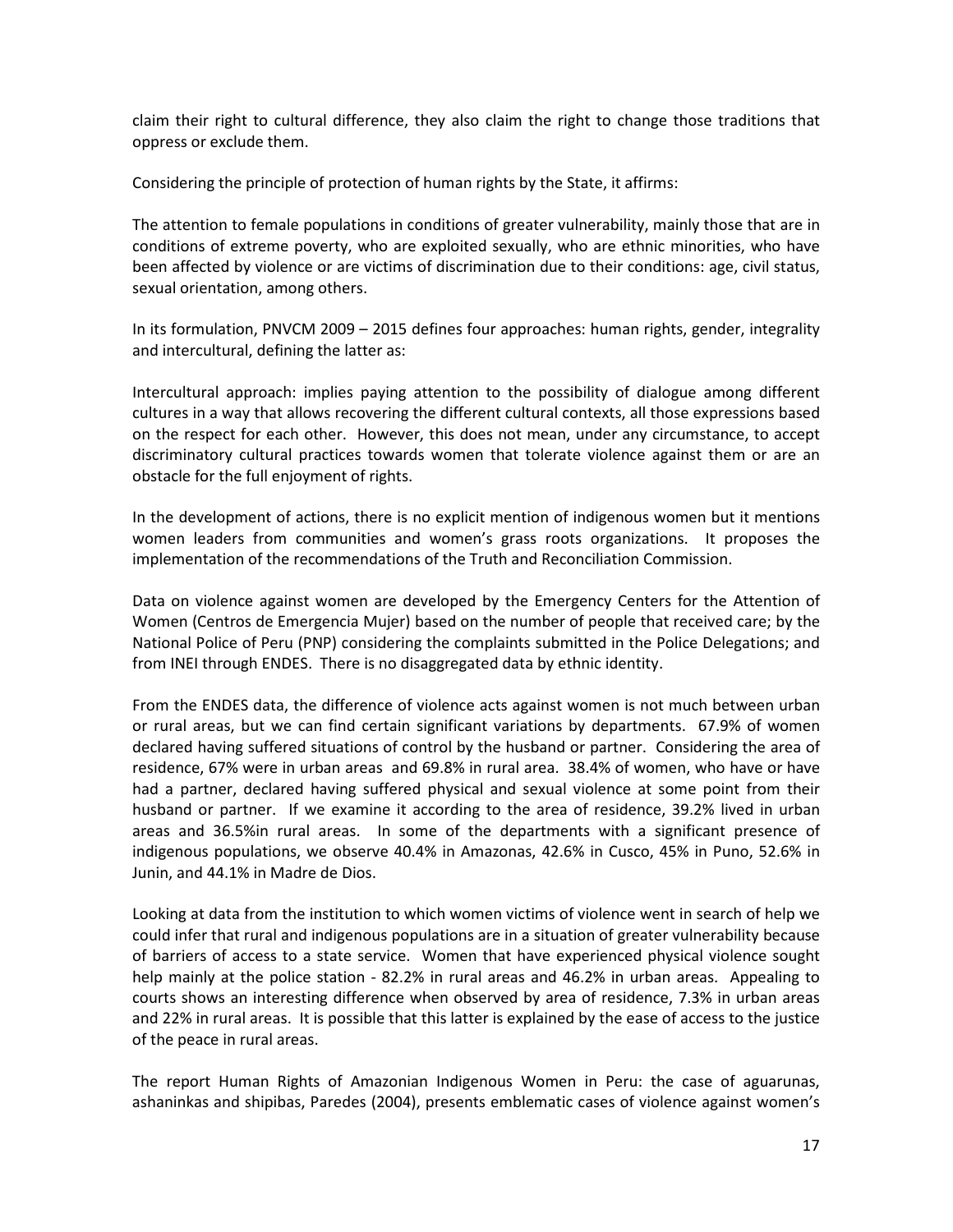physical integrity in the form of rape committed by teachers against students. Although in this report we are not presenting documented emblematic cases of visits to the zones, as part of the actions of Flora Tristan, we have found that these situations continue and remain unpunished.

One of the challenges in this field is to de-legitimate violence against women in indigenous communities at the social, cultural and legislative levels.

Human trafficking of women and girls with the aims of sexual exploitation, domestic work and labor exploitation is another problem indigenous women are victims of. The construction of infrastructure, extractive industries, illegal logging, the crisis of agriculture, promote migration and foster the conditions that make girls, adolescents and women vulnerable to the violation of their human rights.

According to the research study by Mujica (2011), in Amazonian indigenous communities of Ucayali: "sexual services of girls and adolescents appear as a regular dynamic in local economies in the port, sawmills and bars. …In the facilities under study, the mechanisms operate as an economic supplement rationale of economiesf, generating different ways of attracting clients to food and alcohol businesses in the river port and surroundings. It also serves to satisfy a demand that sees in girls and adolescents a symbol of "pleasure" and of "cleanliness".

The study states that: "the offer of sexual services of under-aged girls and adolescents is clearly present in Pucallpa (and in the cities of the Peruvian Amazon). In the bars around the ports and sawmills of the Ucayali river bank, in the taverns for fishermen and boatmen that are around de Yarinacocha market (at 400 meters from the tourist zone), things are different. The offer of sexual services of under aged girls and adolescents is permanent, from noon until 2 or 3 in the morning. It is easy to see girls, adolescents and women on a daily basis (between 12 and 30 years old, Shipibo indigenous women, but mainly mestizos) approaching the clients, serving them beer or rum and taking part in their conversations, also offering their services".

### **IV. Life conditions of Amazonian communities and indigenous Amazonian women in Junin**

The department of Junin is located in the central zone of the country, where indigenous, Quechua, Ashaninka, Kakinte, Nomatsiguenga and Yanesha populations live. It is constituted by nine provinces: Concepcion, Chanchamayo, Chupaca, Huancayo, Jauja, Junín, Satipo, Tarma and Yauli. It has a population of 1'225,474 inhabitants in an area of 37'666, 99 km<sup>2</sup> (2007 National Census – INEI). The population density is of 32.53 inhabitants per  $km^2$ , while at thenational level, it is of 22 inhabitants per km<sup>2</sup>.

According to the data of the  $2^{nd}$  Census of Indigenous Communities of the Peruvian Amazon (2007), the total population of Amazonian indigenous communities in Junin is of 73,637 inhabitants, 57% are men and 47% are women.

The 2007 Census of Population and Housing , shows at the national level that from the total of individual houses with present occupants, 3'504,658 have access to drinking water within the house from the public drinking water supply, which represents 54,8%. In Junin, 146,165 houses have this access, almost 51% of houses of Junin. In the case to water supply for the homes of indigenous Amazonian people, 82% is from rivers, ditches or springs, 6% from wells, 5% from the public network inside the home, 2% from public basin and 2% from the public network outside the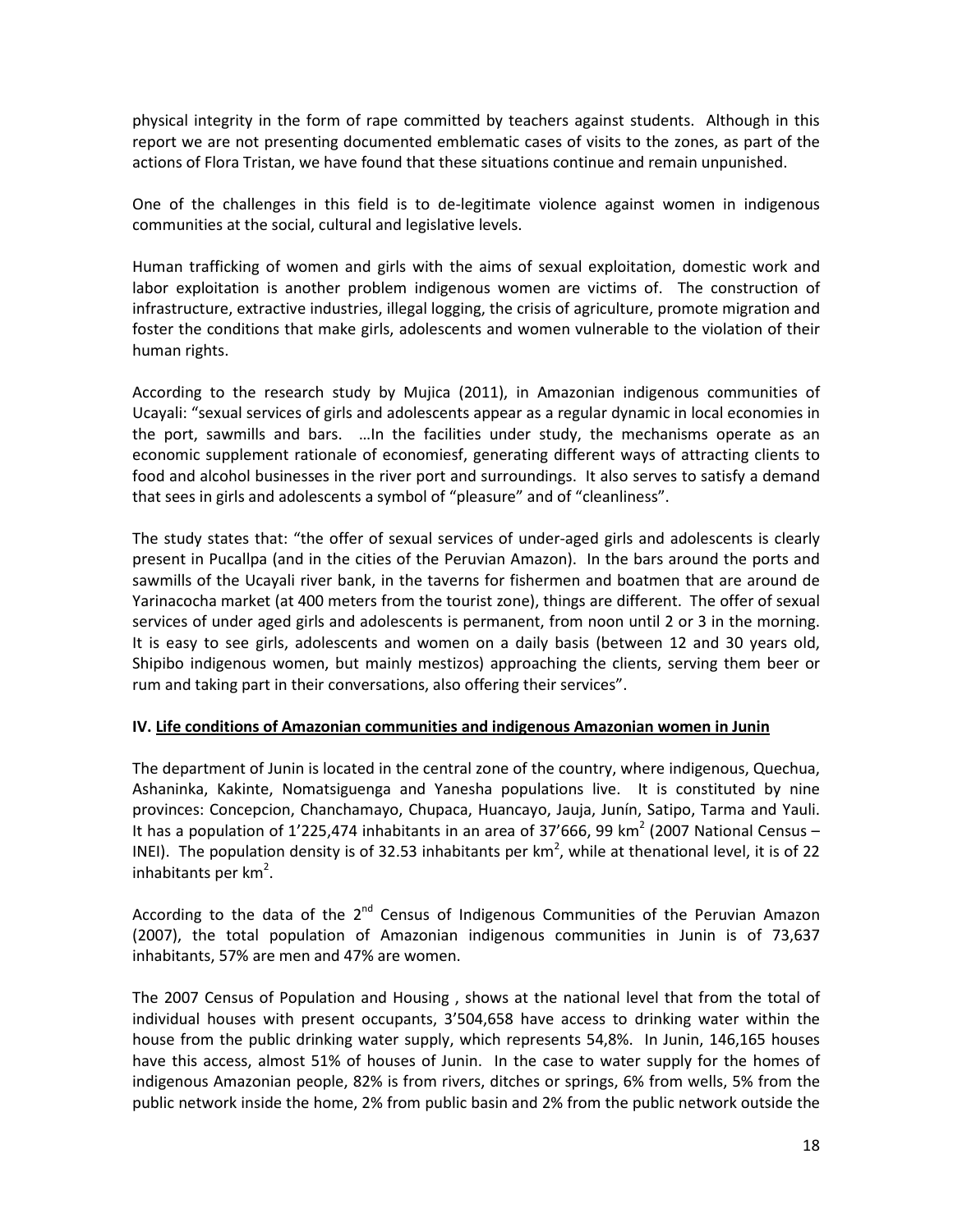dwelling but within the building. Given the processes of contamination, supply from rivers or ditches is a source of vulnerability.

The availability of housing sewage services in Amazonian indigenous communities from Junin is: 62% cesspools or latrines, 10% septic tanks, 3% rivers, ditches or canals, 3% public system and 22% does not have any.

In Peru, from the total of houses, 4'741,730 have electricity from public system supplies while 1'658,401 houses still do not have this service. In relative numbers, 74.1% of houses have this service. In Junín, the availability of the service is of 73.4%, while the provinces of Huancayo, Yauli, and Tarma are those with greater availability of this service (87.4%, 85.5%, 83.7% and 83.5% respectively). The province of Satipo is the one with less availability: 38.8%, while in the rural area the availability of electricity is only 20%, a number close to that of the rural area of Chanchamayo (21.4%).

Junin has a high fertility rate: for 2007, the average number of children per woman was 1.9, while in Lima, it is 1.3 and at the national level ,1.7. There are 299,950 mothers above 12 years old and of these, 20,805 are single mothers. This 7% of single mothers constitute a factor of vulnerability. There are 7,761 adolescent mothers with ages between 12 and 19 years old, which represents 7.4% of the total of adolescents in those ages. For the age rank between 15 and 19 years old, the ratio is even higher, reaching 12%.

Adolescent pregnancy has a high incidence in all provinces of Junin with the following estimates: Huancayo 4.7%, Concepción 6.8%, Chanchamayo 11%, Chupaca 5.45%, Jauja 5%, Junin 4.5%, Satipo 14.1%, Tarma 6.2% and Yauli 6.3% of adolescent mothers. Satipo is one of the provinces with a high percentage of Amazonian indigenous communities.

According to the 2008–2015 Concerted Development Plan for Junin, an average of 32 maternal deaths per year occurred between 2000 and 2005: 64% of them were due to hemorrhages, 18% to hypertension induced by pregnancy and 14% due to infection induced in greater proportion by unsafe and illegal abortions.

In Junin, 59% of the Amazonian indigenous population has no medical insurance, 37% has SIS (Sistema Integral de Salud or Integral Health System insurance) and 2% ESSALUD insurance.

7.6%, 62,568 individuals, of the Junin population 15 years or older are illiterate; a rate similar to the national average (7.1%). The provinces of Junin with the highest incidence of illiteracy are: Satipo, with 13.24%, Junin with 12.41% and Concepcion with 10.87%.

Regarding distribution by sex, a greater incidence of illiteracy is observed in women (11.7%) than in men (3.4%). At the provincial level, the provinces with highest percentages of illiterate women are: Junin with 17.6%, Satipo with 16.9%, Concepcion with 15%, Tarma with 12.36%, Chanchamayo with 11.92% and Jauja with 11.78%.

According to the  $2^{nd}$  Census of Peruvian Amazonian Indigenous Communities (2007), the worse conflicts with outsiders that Amazonian indigenous peoples from Junin face are related to the defense of their natural resources. Illegal logging is the major source of conflict.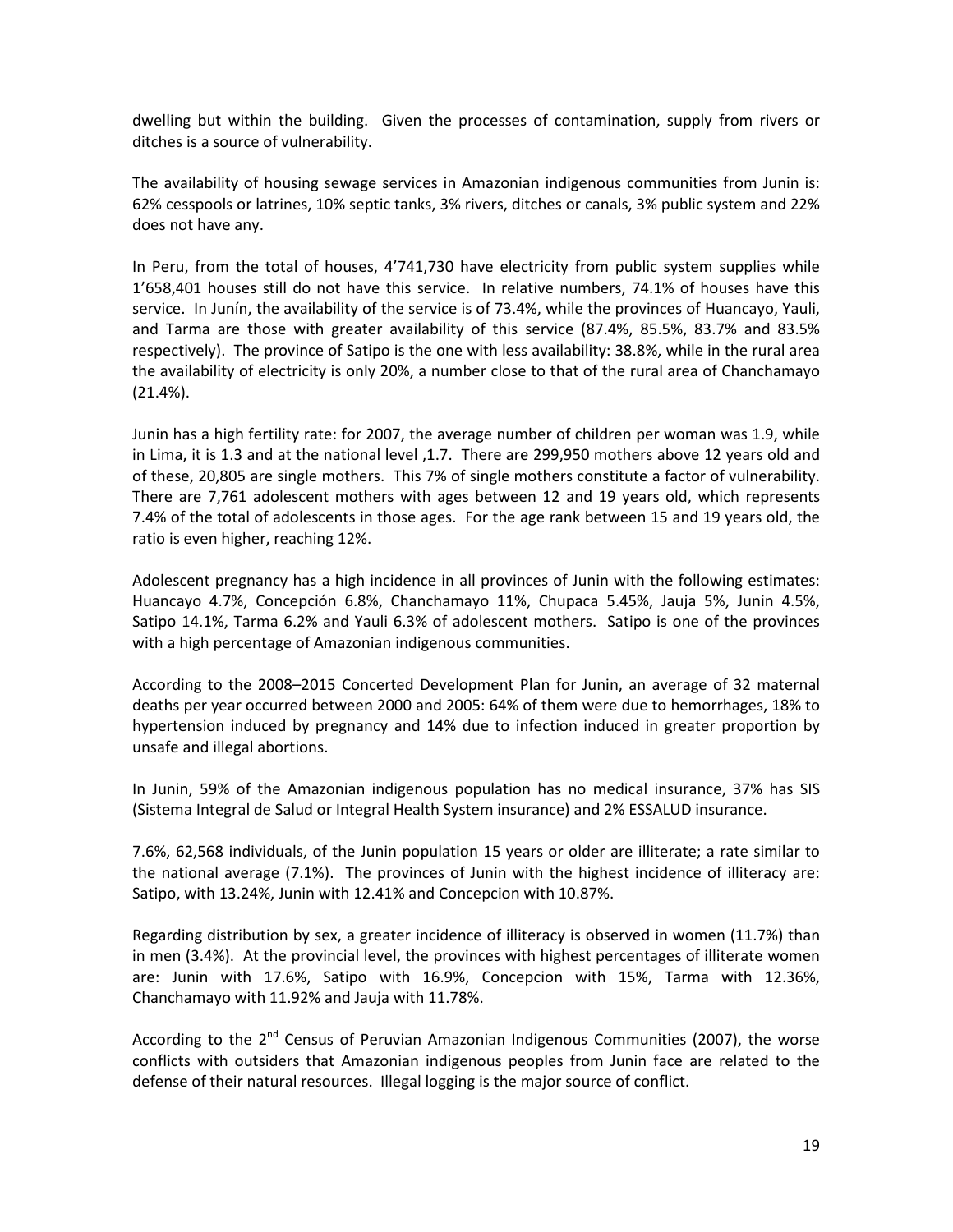Other obstacles are the time it takes to go from Amazonian indigenous communities to the capital of the districts. 80% of the Yanesha population take less than a day, compared with 73% of Ashaninkas, 50% of Caquintes and 91% of Nomatsiguengas. 17% of the Ashaninkas take between 1 and 2 days and 50% of Caquintes between 4 and 8 days.

From the total Amazonian indigenous population, 91% has an identification document (DNI, in Spanish). 2% of Yaneshas, 3% of Ashaninkas and 3% of Nomatsiguengas do not have a birth certificate.

We believe that belonging to organizations that imply the development of a social fabric in Amazonian indigenous communities in Junin is important in order to envision ways of developing abilities in rights and also in oversight systems for the fulfillment of existing regulations. 40% of the Yanesha population, 72% of Ashaninkas, 50% of Caquintes and 91% of Nomatsiguengas are affiliated to a federation.

Approximately 80% of the Amazonian indigenous population of Junin is affiliated to the Glass of Milk Program and over 60% to Community Kitchens.

The central jungle was one of the scenes of the internal armed conflict (1980 – 1992) and one of the most affected populations were the Ashaninkas. According to the Truth and Reconciliation Commission, it is estimated that 25% of Ashaninkas were forced to displacement. One part of the Ashaninka population remained in captivity for many years.

There is no disaggregated data by racial ethnic identity regarding violence against women. In 2011, the Emergency Center for Women (CEM) from Satipo, attended 243 cases.

Regarding data from ENDES 2010 for Junin, 59.5% of women that have or have had a partner, declared that the husband or the partner exerted some form of control over them. 52.6% declared having suffered physical or sexual violence from her husband or partner; 25.8% of women declared having suffered verbal violence through humiliating expressions before others; 28.5% of women declared that their husband or partner "threatened to go away or taking away their children or the economic aid"; 17,3% said that their husband or partner "threatened with doing harm to her or another relative"; 12,2% said that their husband or partner forced them to have sexual relations against their will; and, 7% reported that their husband or partner forced them to perform sexual acts that they did not approve of.

The inclusion of ethnic indicators in the registration of complaints and in surveys on violence against women remains a challenge.

### **V. Peruvian Legislation regarding the indigenous population**

Important legislation to guarantee equal rights between men and women have been adopted in the country. The National Plan for Equal Opportunities between Women and Men (PIO in Spanish) was drafted for the 2006–2010 period, and then the Law on Equal Opportunities between Men and Women (LIO in Spanish) was adopted in 2007. Around 15 regional governments drafted Regional Plans for Equal Opportunities (PRIO in Spanish). There have been important advances in legislation to prevent, sanction and eradicate family violence. The Law on Protection from Familial Violence was adopted in 1993; the agreements of the Convention of Belem do Pará were ratified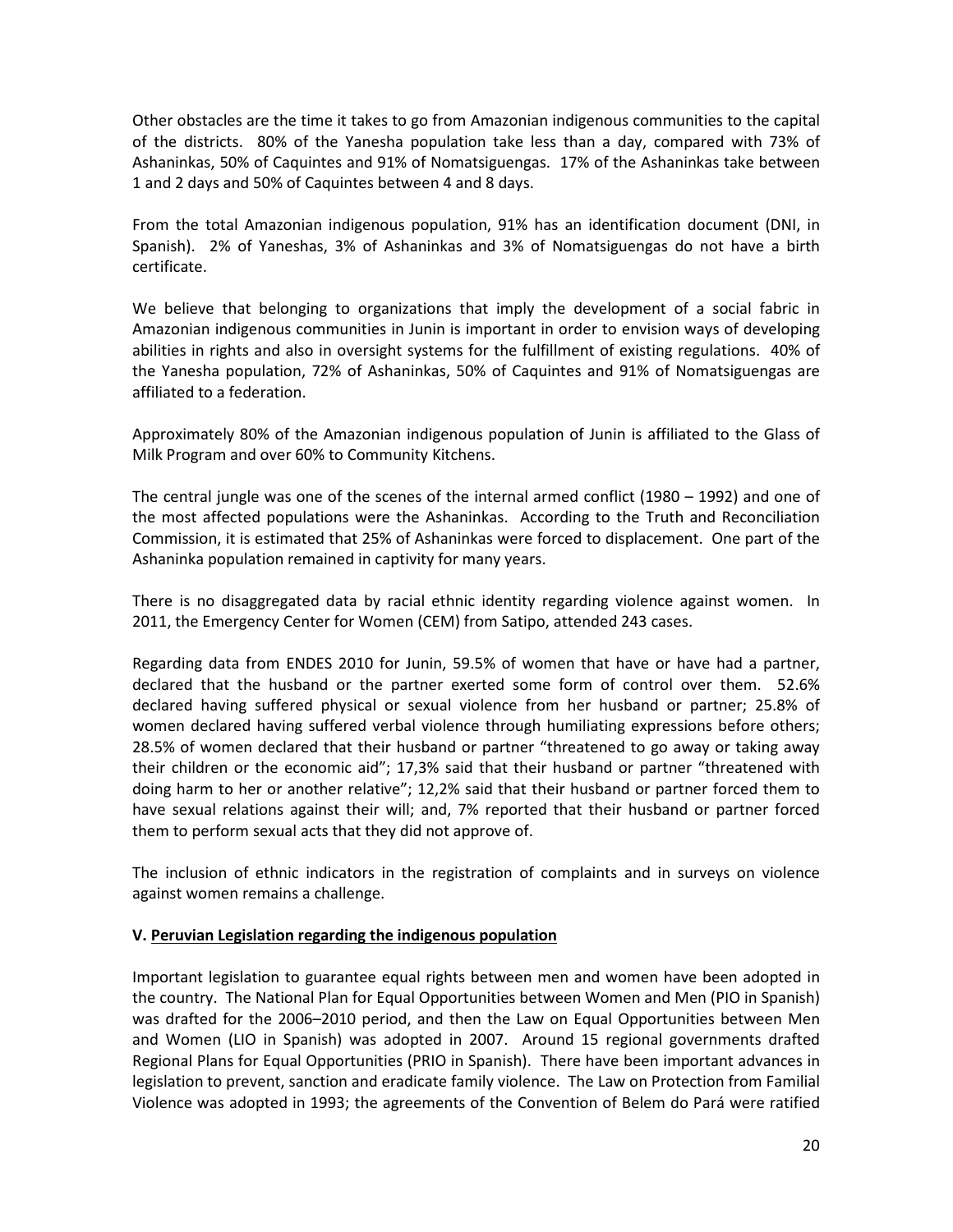in 1994;, the Ordered Unified Text of the Law against Family Violence was drafted in 1997, and later the National Plan against Violence towards Women.

The formulation of regulations on indigenous peoples shows us the change of approach, of how they were perceived by "the official Peru", from tribal populations to communities. It is important to note that Peru has subscribed and ratified ILO's Convention 169 and in the application of such Convention, it has adopted the Law on the Right to Prior Consultation with Indigenous or Native Peoples, recognized in Convention 169 of the International Labor Organization (29785) and its respective regulation. In the same way, in some regional and local governments, indigenous communities and indigenous women have been taken into consideration in drafting laws.

As in many countries of the region, there is a great distance between legislation and its application. In the case of indigenous peoples and of indigenous women, the gap between the adoption of legislation and its application is due to geographic, cultural, linguistic, and economic barriers as well as because of the lack of identity documents.

For Amazonian indigenous populations and, especially, for Amazonian indigenous women, these barriers are greater because of the difficulties of communication to have access to State services, the high costs they demand, the linguistic diversity and the weakness in intercultural skills of State operators.

## **VI. Recommendations to the Peruvian State**

- To incorporate the gender variable in the preparation of statistical data that allows accounting for the progress and obstacles in the exercise of indigenous women's human rights.
- To introduce a racial ethnic variable in the different protocols of attention to physical and sexual violence, in trafficking and femicide, among others.
- To introduce a racial ethnic variable in the different protocols of healthcare, justice and education.

# **Health**

- To design, implement and allocate sufficient budget to programs and services of integral sex education with an intercultural approach.
- To provide health services for the prevention and care of sexually transmitted diseases for indigenous women, with an intercultural approach.
- To strengthen the intercultural approach in health policies.
- To provide the necessary infrastructure to health facilities that provide care for indigenous peoples, especially from the Amazon.
- To design an intercultural health policy that coordinates with traditional midwives.
- To train the health staff in an intercultural approach for the attention of users of services.

# **Political Participation**

To guarantee the application of the indigenous quota by maintaining alternate positions within the electoral lists. To commit electoral organisms as the National Electoral Jury (JNE in Spanish) and the National Office of Electoral Processes (ONPE in Spanish) to design training that strengthens indigenous women's capacities for the exercise of public functions.